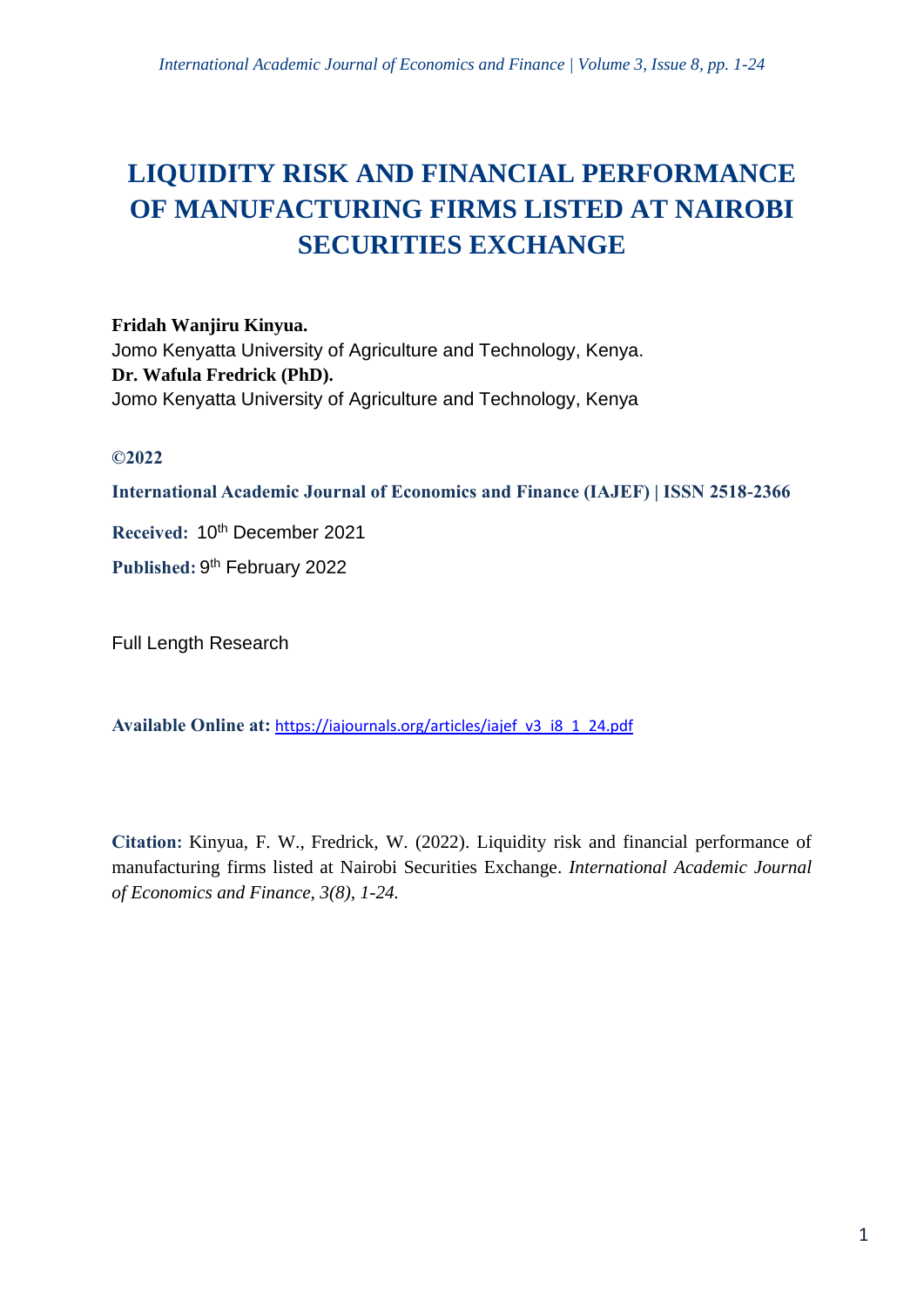#### **ABSTRACT**

Financial performances have a common goal of generating income and increasing profits in firms. However, financial performance is coupled with likelihoods of occurrence of losses relative to the expected investment return. The general objective was to establish the effect of liquidity risk on financial performance of Manufacturing Firms listed at Nairobi Securities Exchange. The research examined how financial performance is affected by asset tangibility, capital adequacy, inflation and financial leverage. The study was underpinned by Pecking Order Theory, Organizational Portfolio Theory, Stewardship Theory and trade off theory of liquidity. This study adopted both descriptive research design. The target population in this study was NSE listed manufacturing firms in Kenya. This study relied on secondary data that was obtained from the annual audited financial statements. Data was collected through secondary data captured on Microsoft Excel sheets and then imported to STATA statistical packages for analysis. Since data is both cross sectional and time series, the study used panel regression analysis. Descriptive statistics such as mean score, standard deviation, skewness and kurtosis were estimated for all the variables and information was presented inform of tables and graphs. In order to test the relationship between the variables the inferential tests including the regression analysis were

used. The study found that asset tangibility (β=0.595, P-value=0.022), capital adequacy ( $\beta$ =0.658, P-value = 0.000), inflation rate ( $\beta$ =0.603, P-value=0.015) and financial leverage (β=0.721, Pvalue=0.000) had positive and significant effects on the financial performance of Manufacturing Firms listed at NSE. The study concluded that financial leverage had the greatest effect on the financial performance of manufacturing firms listed at NSE, followed by capital adequacy, then inflation rate while asset tangibility/quality had the least effect on the financial performance of manufacturing firms listed at NSE. The study recommended that the management of the manufacturing firms should strive to achieve and maintain an optimal liquidity position that holds adequate cash/liquid resources for operational needs while the surplus liquid resources are invested in existing viable investment opportunities in the operating environment to enhance the growth. The study also recommends that manufacturing firms should enhance their financial leverage practices to ensure that they become more profitable hence survive in the market.

Key Words: **Financial Performance, Asset Tangibility, Capital Adequacy, Financial Leverage, Investment Return, Inflation Rate, Optimal Liquidity Position.**

#### **INTRODUCTION**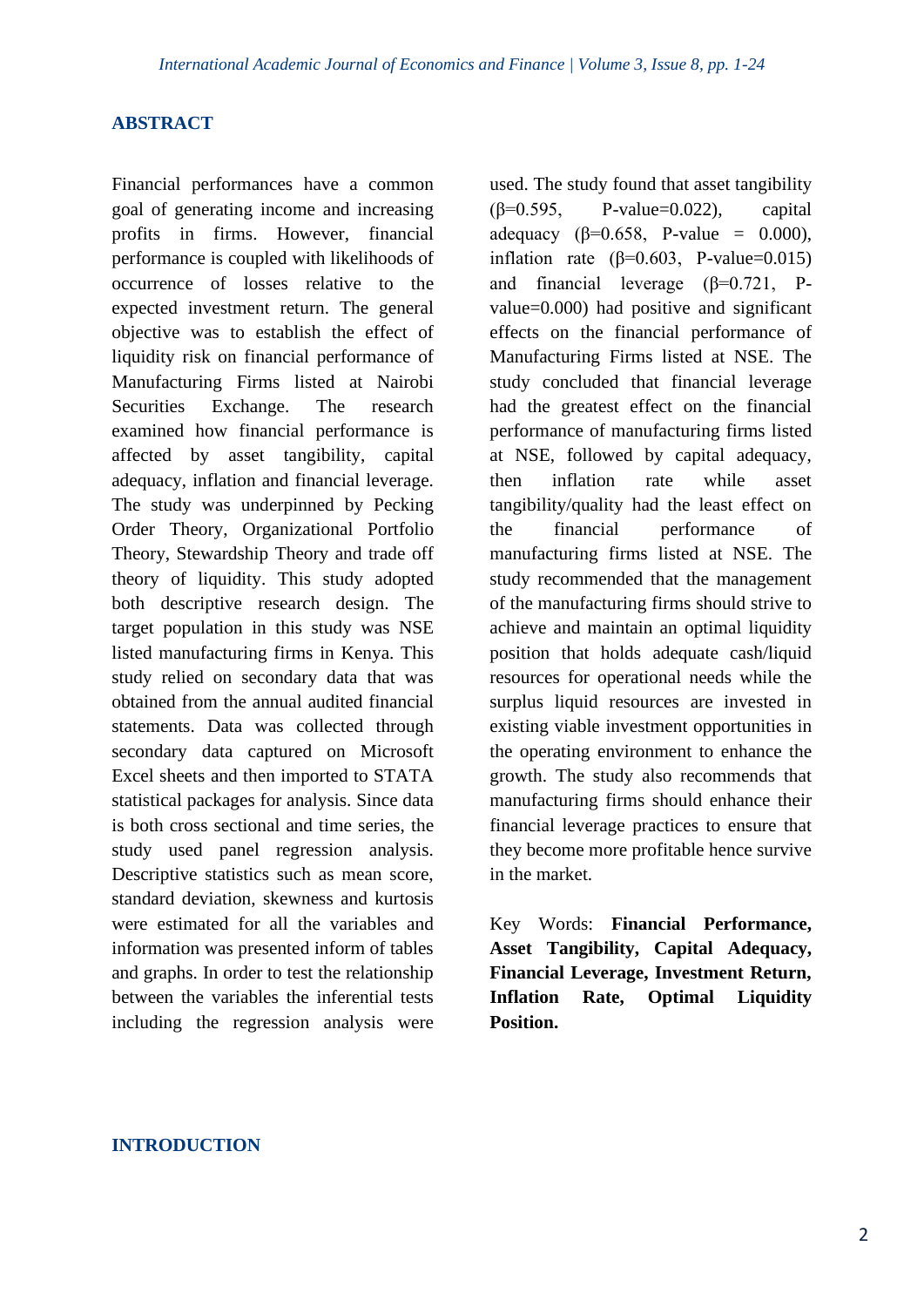It is inevitable for businesses to participate in investment initiatives aimed at improving their operating processes and thereby generating added value for investors as they continue to stay competitive (Li, Monroe & Coulton, 2018). While contemporary investment theory calls for maximization of return at a given level of risk, the level of risk has a direct effect on any project's returns; thus, without an adequate examination of the nature and scale of the risk involved, no investment process can be completed. In addition, investment funds are typically limited and it is our responsibility to find the best alternative investment choices to ensure the company's growth and profitability (Ajide, 2017).

Good financial performance of any firm not only plays a role in increasing the market value of that specific firm but also leads towards the growth of the whole industry which ultimately leads towards the overall prosperity of the economy (Banafa, Muturi & Ngugi, 2015). Assessing the determinants of performance of manufacturing firms have gained the importance in corporate finance literature because as intermediaries, these companies not only provide the mechanism of risk transfer but also helps to channelize the funds appropriated to support the business activities in the economy. Financial performance is a subjective measure of the responsibility of a substance for the consequences of its approaches, operations, and exercises evaluated for a recognized period in budgetary terms (Maaka, 2013). Three benefit measures that are all around acknowledged for their esteem to administration are profit for resources, return on value and working overall revenue. Profitability is one of the indicators of financial performance (Njoroge, 2015).

Liquidity risk assesses the inability to procure enough fund due to exceptionally high costs of liquidity transformation that may affect the financial institution's incomes and capital fund, either now or in the future (Awin, 2018). Liquidity risk is the probability that company will not be in financial capability to settle down its current obligation on due date. The risk has a significant effect on the company's performance and asset base hence becomes a key factor to consider when making investment plans. Liquidity risk determinants are many and are both internal and external. Internal factors include liquidity level, size of company, and size of debt ratio, operational risks and innovative risks. The inflation rate is also a determinant of liquidity risk. Inflation rate refers to the levels at which the general prices of goods are increasing, while purchasing power falls. Other liquidity risk determinants include asset tangibility, capital adequacy, inflation and financial leverage (Megeid, 2017).

The terms risk and investment are inseparable. This is largely because it is not rational to achieve meaningful investment without undertaking the appropriate risk analysis for the underlying future benefits from a project (Ajide, 2017). This depends on the reason that investment choices are intended to improve an organizations' efficiency in future however what's to come is to a great extent unsure. The term risk is utilized tradable to depict speculation whose benefit isn't known with supreme sureness yet for which a variety of elective results and their probabilities are known (Choo, 2018). Beyond the decision of investment options, there has been other significant research in financial and accounting literature pointed toward portraying the hypothetical just as the exact connection between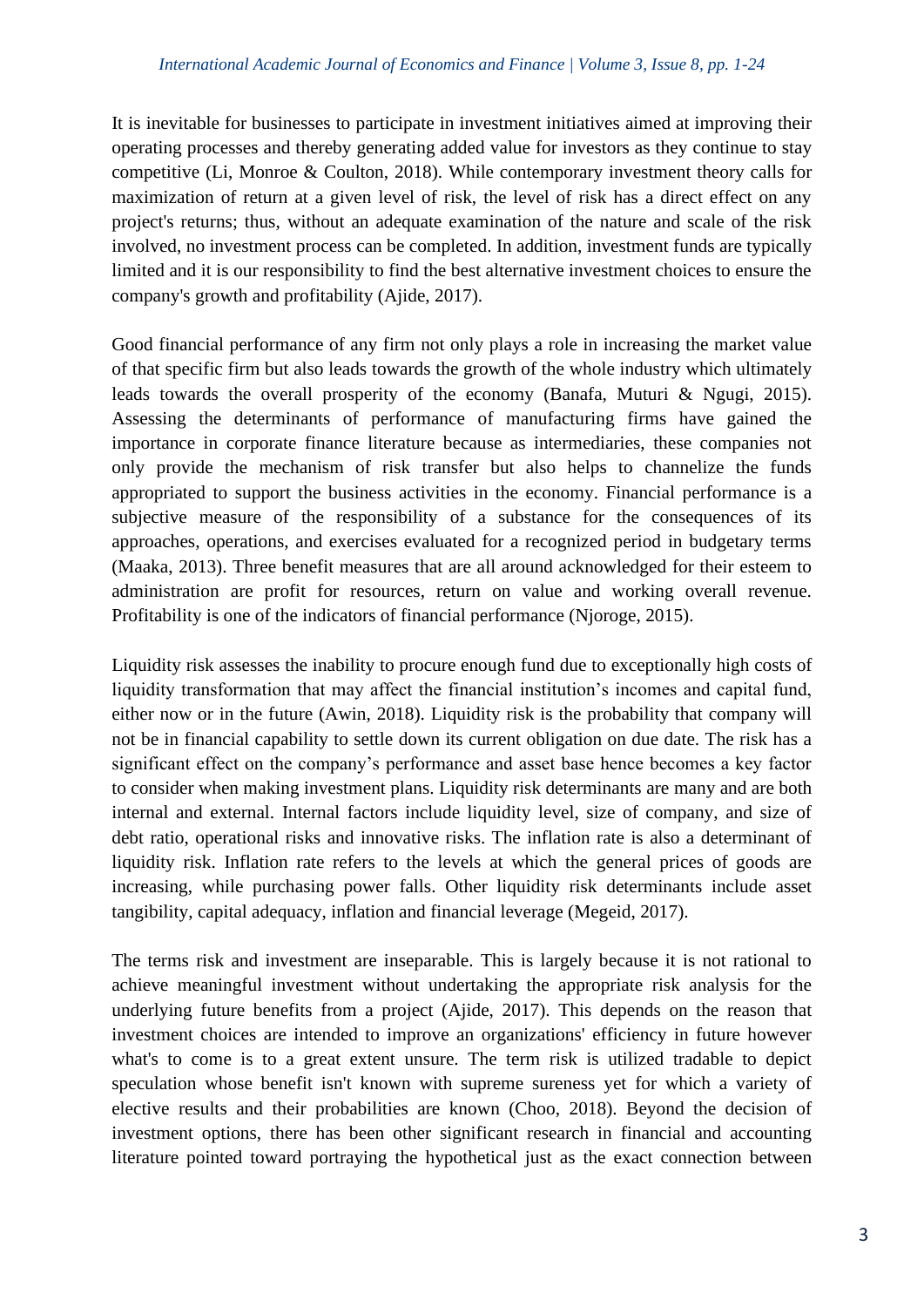methodical risk (beta) and the different finance and account ting factors like influence, size, profit changeability, profits, development in income and development in resources (Latif, 2019).

The global financial crisis in the past decade clearly underscores the relevance of ensuring adequate liquidity management mechanisms in the financial systems across the world, in order for firms to be resilient in withstanding adverse circumstances. The financial meltdown severely disrupted economic activities in a range of industries of the global economy and adversely affects various sectors. Firms do not only suffer huge financial loss and closure, they suffer outrageous criticisms from the general public and became the center of attention of regulators. Poor liquidity risk management stood out as one of the instrumental factors of the crisis. Significant failures within the framework of the financial systems that support firms to adopt sound liquidity risks management mechanisms were exposed (Li, Monroe & Coulton, 2018).

The inability of firms to maintain a liquidity position that would enhance effective and efficient operations could be associated with financial risks that are premised on failure to match the maturity period of outflows and inflows of liquid assets and/or unexpected demand for liquidity emanating from unforeseen conditions. Therefore, the survival and prosperity of firms is greatly determined by effective and efficient liquidity risk management mechanisms adopted by the organizations (Ajide, 2017). The diversification of sources of revenue and risks profile of firms globally, is related to the regular changes in the sector and the incorporation of financial markets, thus increasing the exposure to liquidity risks (Banafa, Muturi & Ngugi, 2015).

Firms fundamentally aspire to improve financial returns and concurrently work towards maintaining sufficient liquidity to carry out their business activities. In order to enhance this conflicting objectives, it is essential that assets and liability portfolios are well managed, taking in to consideration interest rate risks, operational risks and gap analysis. Monetary policies should be used to stabilize the financial systems (Maaka, 2013). Liquidity risk needs to be monitored as part of the enterprise wide risk management process, taking into account market risk and credit risk to ensure stability in the balance sheet and dynamic management of liquidity risk. Liquidity risk is influenced by capital adequacy, firms with higher capital adequacy ratio experience lower liquidity risk (Gulen & Ion, 2016). Capitalization and size of the firm has a positive influence on liquidity risk. Larger firms, with their greater access to commercial paper markets, have lesser need for holding liquidity than small firms. Liquidity is one of the important financial stability indicators since liquidity shortfall in one firm can cause systemic crisis in the investment sector due to their interconnected operations (Shroff, 2017).

In Kenya, firms listed in NSE makes investment decisions based on either or both of the tangible and intangible investment programs that would lead to growth of a firm and its ability to sustain that growth in the long run. Muigai (2016) noted that In terms of investment,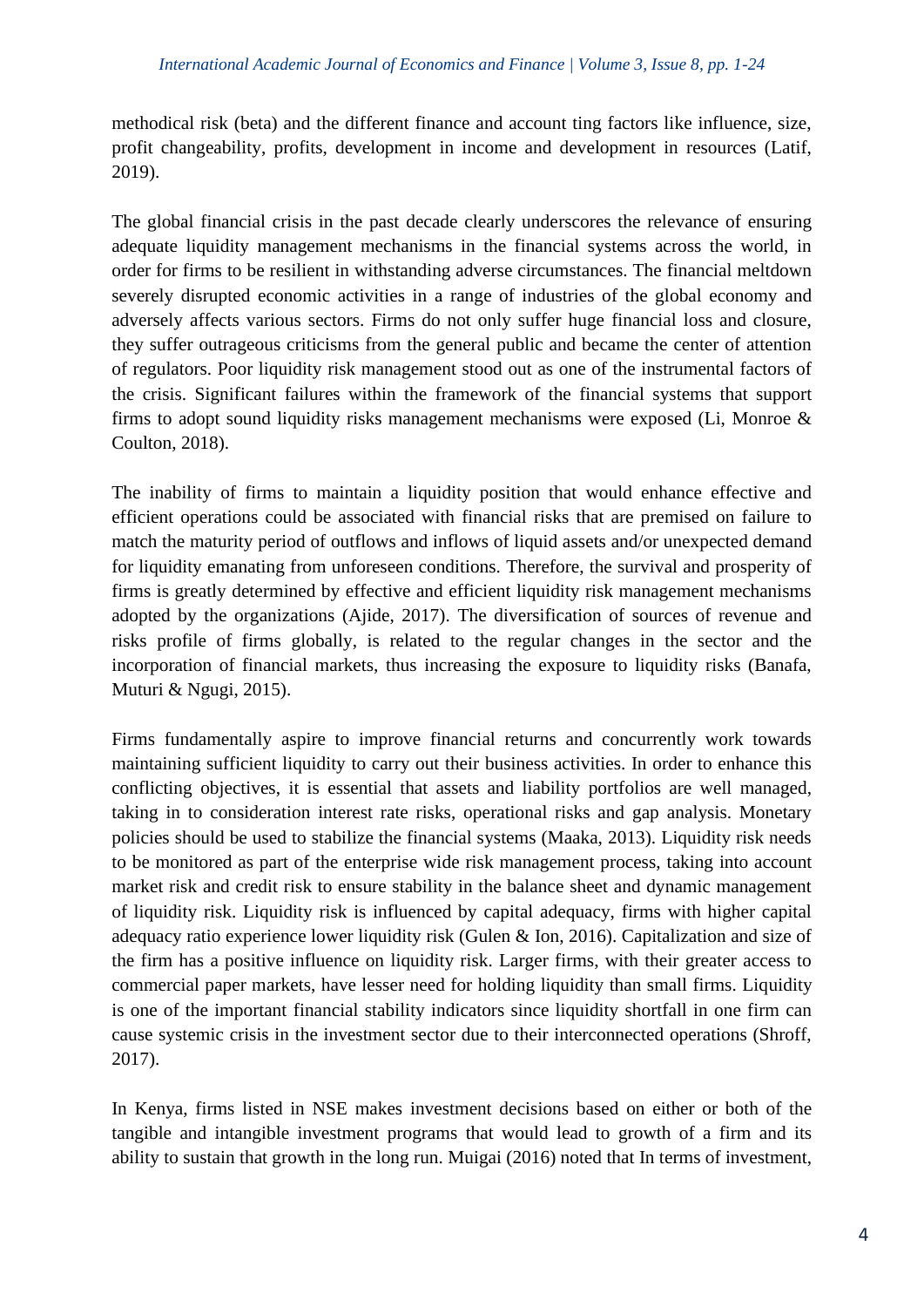liquidity is the ability to quickly convert an investment portfolio to cash with little or no loss in value. A liquid company is one that stores enough liquid assets and cash together with the ability to raise funds quickly from other source to enable it meet its payment obligation and financial commitment in a timely manner (Mabinda, Gregory & Iravo, 2018).

Liquidity risk determinants are perceived to affect financial performance. Makaa (2013) pointed that liquidity risk affected profitability negatively. Increase in liquidity gap causes companies to borrow from the repo market at higher rate pushing up the cost of firms. According to Mwangi (2014) management of liquidity risk is a critical determinant of financial performance. Companies manage liquidity risk by borrowing from the market to meet short term liquidity needs. In addition, holding a high level of liquid assets in relation to total assets reduces the returns to the companies. This study sought to establish the effect of liquidity risk on financial performance of Manufacturing Firms listed at Nairobi Securities Exchange.

The manufacturing sector in Kenya is mainly agro-based and characterized by relatively lowvalue addition, employment, and capacity utilization and export volumes partly due to weak linkages to other sectors (Avedi, 2016). Besides, 95% of Kenya's manufactured goods are basic products such as beverages, food, building materials and basic materials. Only 5% of the manufactured goods are things like pharmaceuticals which are in skill-intensive activities. The growth pattern for the manufacturing industry in Kenya has not been stable. Data from the Kenya National Bureau of Statistics show the manufacturing sector grew 3.6 percent in the first quarter of 2016, down from 4.1 percent growth in the first quarter of 2015. In the third quarter of last year, the sector's growth rate was 1.9 percent compared with 3.3 percent in the same quarter in 2015 (Kenya National Bureau of Statistics, 2016).

Manufacturing sector consists of firms engaged in the mechanical, physical, or chemical transformation of materials, substances, or components into new products. Manufacturing firms in Kenya are represented by Kenya Association of Manufacturers (KAM). KAM is Kenya's leading representative organization for an industry that unites industrialists, serves as a common voice for Kenya's manufacturing sector, and provides an essential link for 4 cooperation, dialogue, and understanding with the Government. The manufacturing sector was identified as one of the six key sectors under the economic pillar as having the greatest potential in the realization of Kenya vision 2030 (Were, 2016). The vision for the manufacturing sector is the development of robust, diversified and competitive manufacturing processes. The overall goal for the sector is to increase its contribution to GDP by at least 10% per annum. The sector is also expected to raise market share in regional markets from 7% to 15% and attract at least ten large strategic investors in key agroprocessing industries, targeting local and international markets.

In Kenya, manufacturing firms are currently undergoing difficult times posing a great challenge to their profitability. High input costs result in expensive and often low-quality raw materials, rising labor costs, unreliable and expensive energy (Njoroge, 2015). Capital productivity in the Kenyan manufacturing sector is particularly low, compared to regional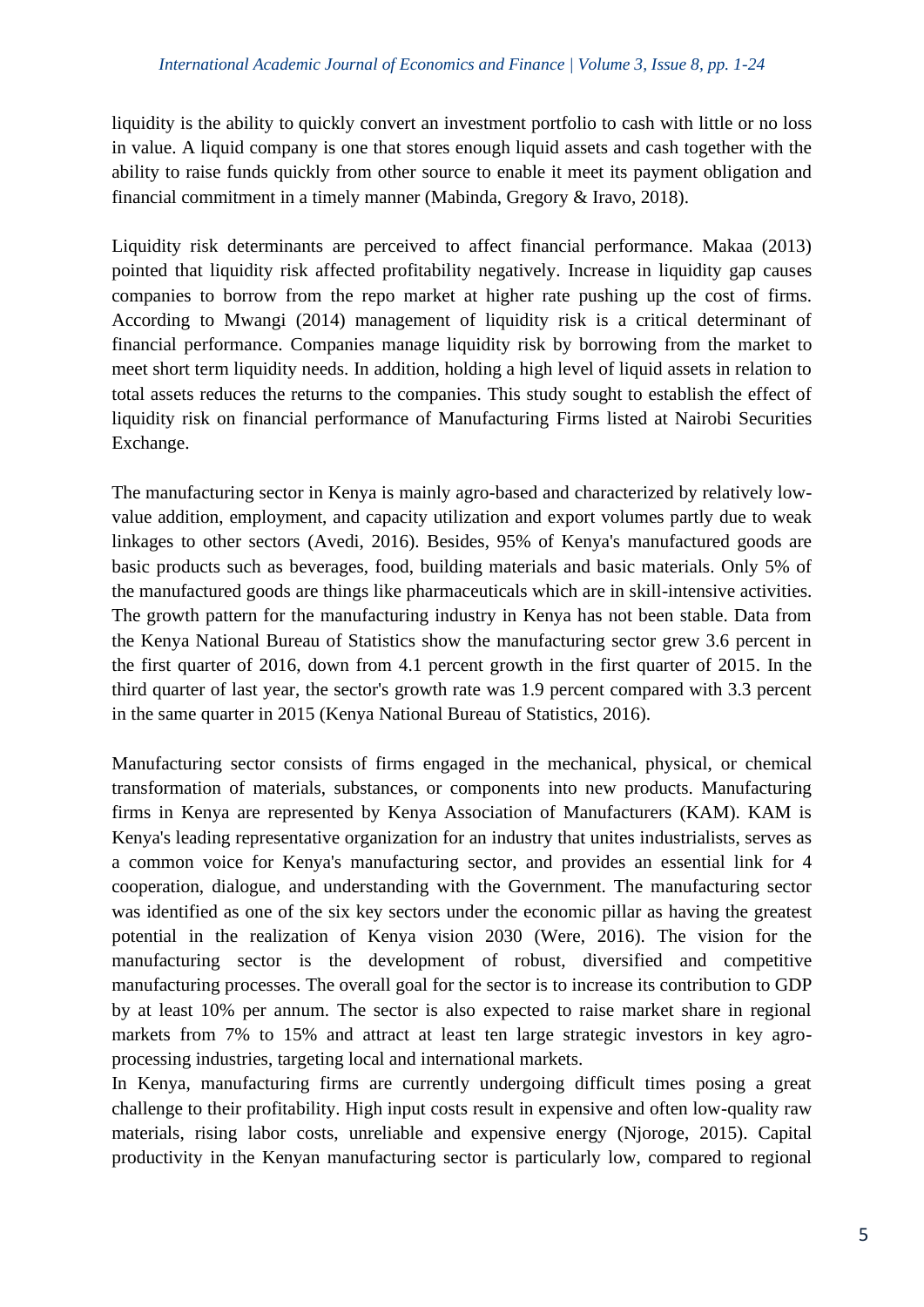and global productivity levels. Since 2015 some manufacturing firms in Kenya closed their business due to poor performance while others have been forced to relocate their manufacturing plants to other countries. Some companies have also scaled down their manufacturing capacity. Consequently, impacting negatively on the financial performance of manufacturing firms (Gitau & Gathiaga, 2017). This challenge when not monitored closely create major problems in the Kenyan manufacturing industry, hence the need for the current study. Nairobi Securities Exchange (NSE**)** is the principal bourse in Kenya, offering an automated platform for the listing and trading of multiple securities. Over the last six decades, the NSE has consistently offered a well-regulated, robust and world class platform for the trading of equities and bonds. Going forward, the Exchange will avail new products including; Exchange Traded Funds (ETFs), Financial and Commodity Derivatives and Carbon Credits. NSE is the market of choice for local and international investors looking to gain exposure to the East Africa capital markets. The NSE is publicly traded and is the second self-listed exchange in Africa (NSE, 2018). The firms under the manufacturing category of interest to this study were pharmaceutical, food (Unga Group) and beverages, (East Africa Breweries), chemical (BOC)

NSE manufacturing firms include B.O.C Kenya Ltd, A. Baumann Company Ltd, Carbacid Investments Ltd, British American Tobacco Kenya Ltd, East Africa Breweries Ltd, Mumias Sugar Company Ltd, Unga Group Ltd, Kenya Orchards Ltd, and Flame Tree Group Holdings Ltd. According to the NSE (2020), several companies listed in the security market have to be under statutory management due to liquidity issues like Uchumi supermarkets.

## **Statement of the Problem**

Kenya has experienced a fair share of listed manufacturing companies facing financial distress, notable examples are Eveready East Africa, Mumias sugar, Carbacid Investments Ltd, Athi River Mining, East Africa Portland Cement, and the East Africa Cables. For example, Mumias Sugar Limited experienced financial crisis due to the lack of liquidity despite the government involvement to support the company. On average, however, manufacturing has been growing at a slower rate than the economy, which expanded by 5.6% in 2015. This implies that the share of manufacturing in GDP has been reducing over time. Thus, it can be argued that Kenya is going through premature deindustrialization in a context where manufacturing and industry are still relatively under-developed. This therefore begs for the question of the influence of liquidity risk on financial performance of Manufacturing Firms listed at Nairobi Securities Exchange.

Besides, the benchmarks for financial performance reviewed by the Nairobi Securities Exchange indicate that listed manufacturing firms' overall financial performance on a year to year basis has been depreciating (MAPI, 2019). For instance, the market shares for most of the listed manufacturing firms reflect a decline in their prices leading to a decrease in the firms' market capitalization (NSE, 2019). Further, according to financial performance analysis by NSE (2019), most firms such as East African Portland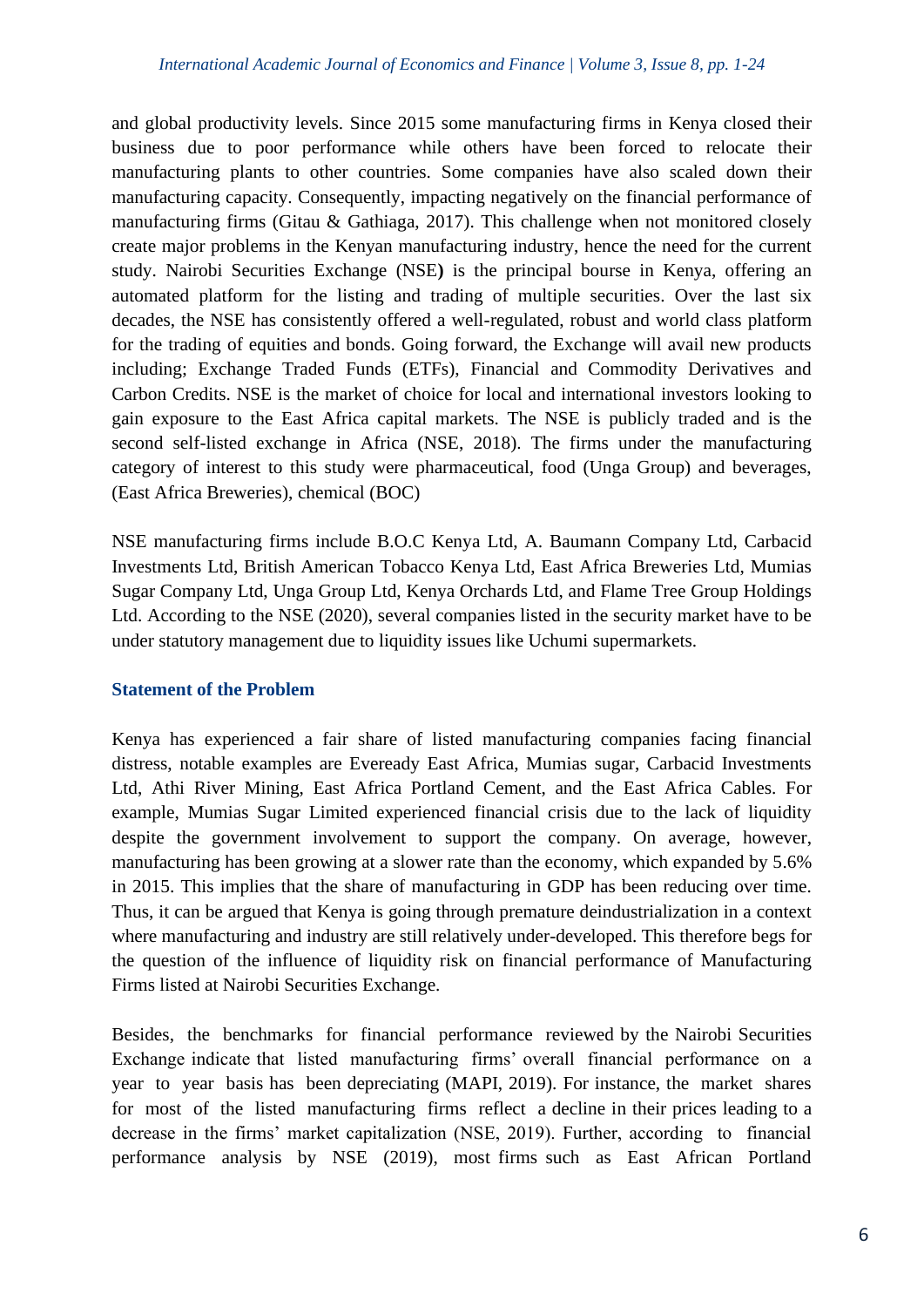Cement, Eveready East Africa and Mumias Sugar show very strong negative percentages for their R.O.A and R.O.E. This can be emphasized using reported profits after tax in the year 2019 which was Ksh. 12.16 million while in the year 2016 the profits after tax for the same manufacturing firms was reported at Ksh 13.04 million showing a decrease in financial performance of sector (Athanase, 2019).

There are limited studies on effect of liquidity risk determinants on financial performance. Though there studies related to this such as Audax (2018) examined factors affecting financial performance of manufacturing firms listed in Nairobi Securities Exchange Kenya, and Musembi (2018) examined the effect of liquidity risk determinants on financial performance of commercial banks listed at Nairobi Securities Exchange, Kenya. Bulle (2017) examined financial management and financial performance of firms listed under manufacturing and allied sector at the Nairobi Securities Exchange, Kenya, and Bichenga (2016) looked at the effect of macroeconomic variables on corporate liquidity risk among microfinance institutions in Kenya. However, none of these studies explicitly explored the effect of on effect of liquidity risk determinants on financial performance. Hence this study sought to bridge this gap by establishing the effect of liquidity risk on financial performance of Manufacturing Firms listed at Nairobi Securities Exchange.

# **Research Hypotheses**

- **H01**: Asset tangibility/quality has no significant effect on financial performance of manufacturing firms listed at Nairobi Securities.
- **H02**: Capital adequacy has no significant effect on financial performance of manufacturing firms listed at Nairobi Securities Exchange.
- **H03**: Inflation rate has no significant effect on financial performance of manufacturing firms listed at Nairobi Securities Exchange.
- **H04**: Financial leverage has no significant effect on financial performance of manufacturing firms listed at Nairobi Securities Exchange.

## **Theoretical Framework**

A theoretical framework guides research in determining what variables to measure and what statistical relationships to look for in the context problems under study (Muiruri & Ngari, 2014). This section reviews theories that explain the relationship between the variables in the current study. The study was underpinned by Pecking Order Theory, Organizational Portfolio Theory, Stewardship Theory and trade off theory of liquidity.

# **Trade-off Theory**

This theory fits in the literature initiated by Modigliani and Miller (1958). The trade-off theory emphasizes on the fact that a firm will choose a financial means level by balancing the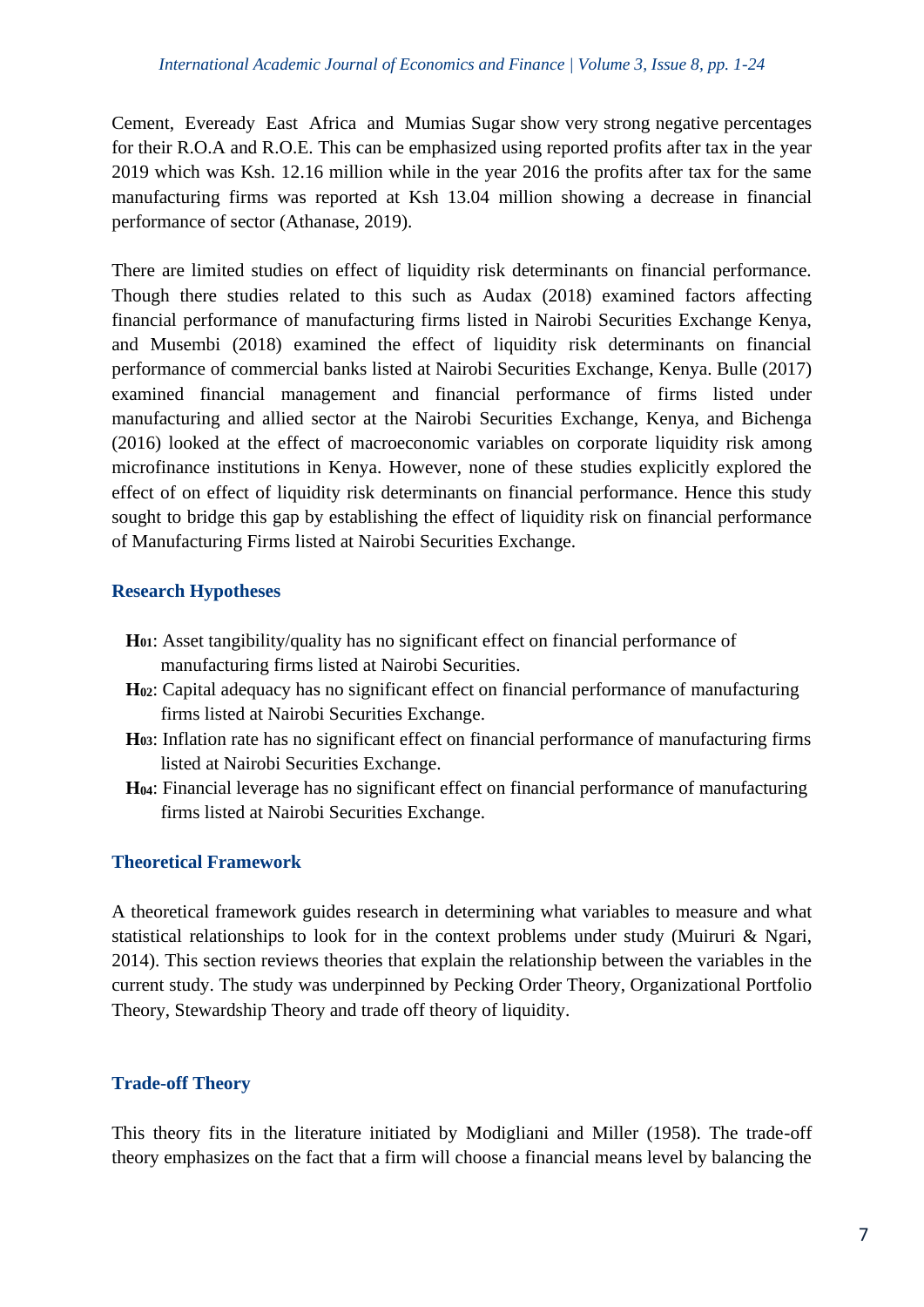costs and benefits of both the debt and equity financing. That is as the firm increases their debt, the marginal benefit of the debt begins to decline as the marginal cost increases. Therefore, the managers needs to establish an optimal mix that will ensure that the marginal cost remain minimum as the marginal benefit move to maximum (Li, Monroe & Coulton, 2018).

The Static Trade-off Theory argued that although the benefit of tax shields may encourage the firms to employ more debt than other external sources available to them, this mode of finance is not free from costs. Myers (1977) observed that as much as levered firms enjoy tax deductibility as a benefit of their leverage, care needs to be taken such that the cost of financial distress associated with the inclusion of debt financing in the capital structure. He observed that the firm's capital structure is at optimal at the point where the cost of using debt and equity is at minimum as compared to the benefit that accrues as a result of using the mix, to allow the firms to trade them off. The firms therefore should seek to establish this optimal point in their capital structure irrespective of their size and earnings.

Dynamic Trade off Theory on the other hand argues that the firm's capital structures may not always be as per their target assets ratios, but firms may allow the ratio to vary considering the costs and the benefits of the use of debt and equity and also the financing margin that the firm anticipates in the next period. Fischer, Heinkel and Zechner (1989) argued that a dynamic optimal capital structure is an appropriate choice in a case where the firm requires recapitalization. Unlike the static trade off theory where the emphasis is on the targeted leverage ratio that the firm will not be willing to deviate from, the dynamic trade off theory emphasizes on the firm having an optimal leverage range within which they let their leverage ratios vary. The firm only adjusts their capital structure when leverage reaches either of the two boundaries defining the range. The levels of the boundaries vary cross-sectional with firm characteristics such as the volatility of cash flows, size, earnings of the firm, interest rates and bankruptcy costs (Marty, 2018). This theory was deemed relevant to this study because it assumed that there are benefits to asset tangibility within a capital structure up until the optimal capital structure is reached. In addition, the theory recognizes the tax benefit from interest payments

# **Pecking Order Theory**

This hypothesis was posited by Myers and Majluf (1984). The thesis stated that the firm has a decision to pick a portfolio which expands the arrival for investors. The hypothesis advices firms to be one-sided when financing their activities and utilize increasingly inward financing which is held income. It further uncovers that expansive firms have higher inclination for outside financing because of the simplicity with which it tends to be gotten (Nwaolisa  $\&$ Chijindu, 2016). Pecking order theory starts with asymmetric information, which indicates that managers know more about their companies" prospects, risks and values than do outside investors. Asymmetric information can in practice explain the dominance of debt financing over equity issues. The most of external financing comes from debt, even in the case of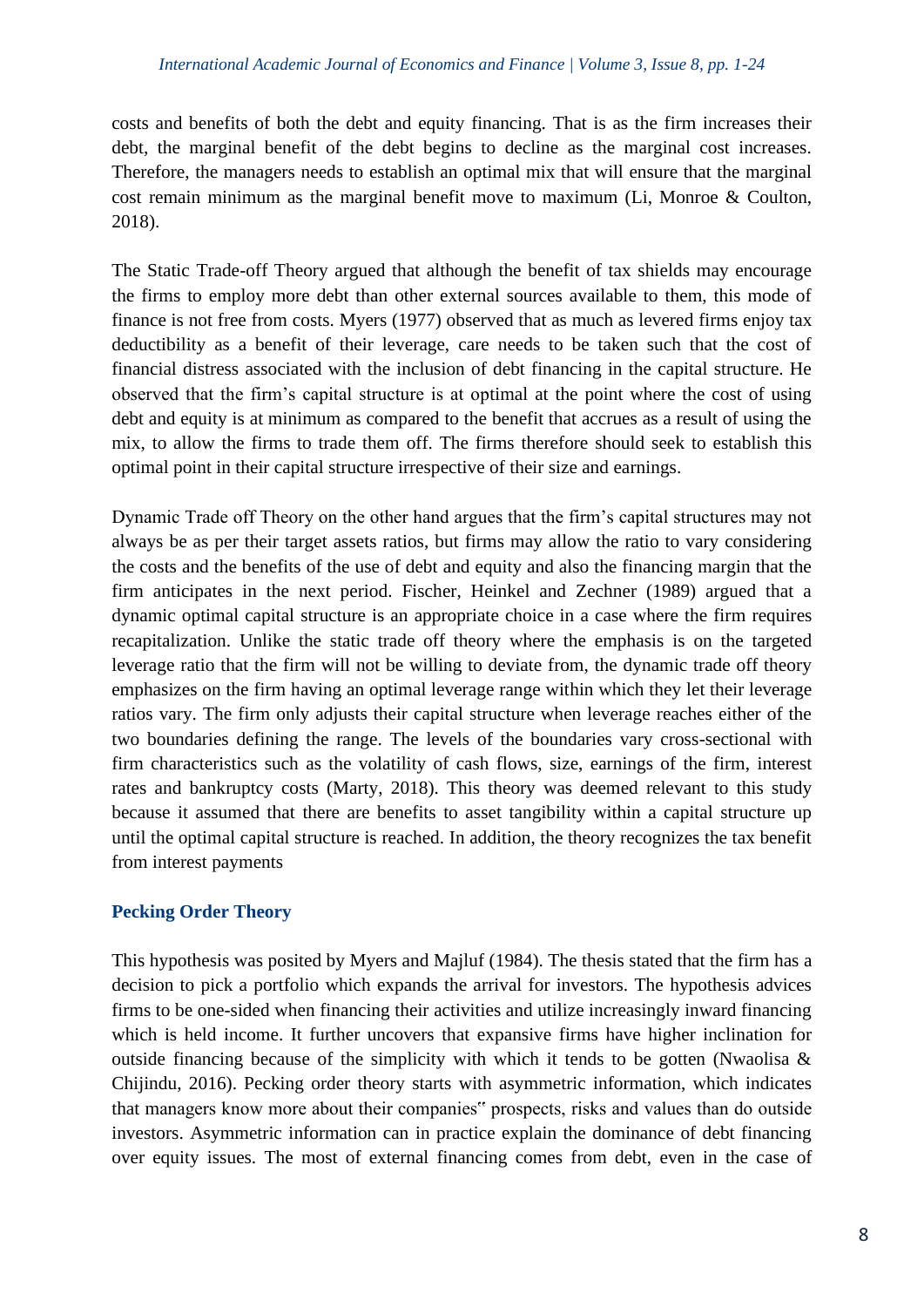highly information efficient market. However, none of this says that firms ought to heavily relay on debt financing. In fact, a firm with ample internally generated funds does not have to sell any kind of security (Brealey et al., 2006).

Pecking order hypothesis states that each firm has a particular method for financing their undertakings and it's in plummeting request (Meyers, Gamst & Guarino, 2016). This is on the grounds that inside financing is the most secure method for financing as it draws in no intrigue, nor will it weaken the valuations of conventional offers. The main reason regarding why a firm can utilize obligation financing is whereby; the advantages exceed the expenses (Nwaolisa & Chijindu, 2016). At the point when outside financing sources are compulsory, firms pick obligations to value in light of lower data costs relate with obligation (Chesang & Ayuma, 2016). This theory was relevant to this study as it highlights the effect of capital adequacy on financial performance of Manufacturing Firms listed at Nairobi Securities Exchange.

#### **Efficient Structure Hypothesis**

The Efficient Structure Hypothesis was formulated by Demsetz (1973) who predicts that under the pressure of market competition, efficient firms defeat the competition and grow, so that they become larger, obtain greater market share, and earn higher profits. Under this hypothesis, a market becomes more efficient as it becomes more concentrated, so anticoncentration measures cause unnecessary distortion in the economy. To test this hypothesis, empirical studies have examined the relation between proxies for firm efficiency and for market performance. According to Thoraneenitiyan, (2010), company efficiency studies can be separated into those that examine scale and scope efficiency and those that examine Xefficiency or frontier efficiency. The X-efficiency hypothesis argues that companies with better management and practices raise profits and control costs, moving the company closer to the best practice. The scale-efficiency hypothesis argues that some companies achieve better scale of operation and, thus, lower costs. Lower costs lead to growth and higher profits. The efficient-structure theory implies that higher profits come first in a timing sense followed by increasing concentration. That is, better managements and practices lead to higher profits and that better performance then leads to rising market share and concentration over time. Berger (1995) argues that previous research on tests of the market-power theories produce suspect findings, since they as a rule do not control for the efficient-structure theories. He found out that support for only two of the four hypotheses – the relative-market-power and the X-efficiency hypotheses using simultaneous test of all four competing hypotheses – two market-power and two efficient structure by adding measures of X-efficiency and scale efficiency to the standard tests. Empirically tested this hypothesis ("Efficient-Structure" theory) using data set over 2700 companies, he found no relationship between market concentration and profitability, while significant positive correlation between profitability and market share was present (Smirlock, 1985). The efficiency structure theory was relevant to this study as it highlights how inflation affects financial performance of Manufacturing Firms listed at Nairobi Securities Exchange.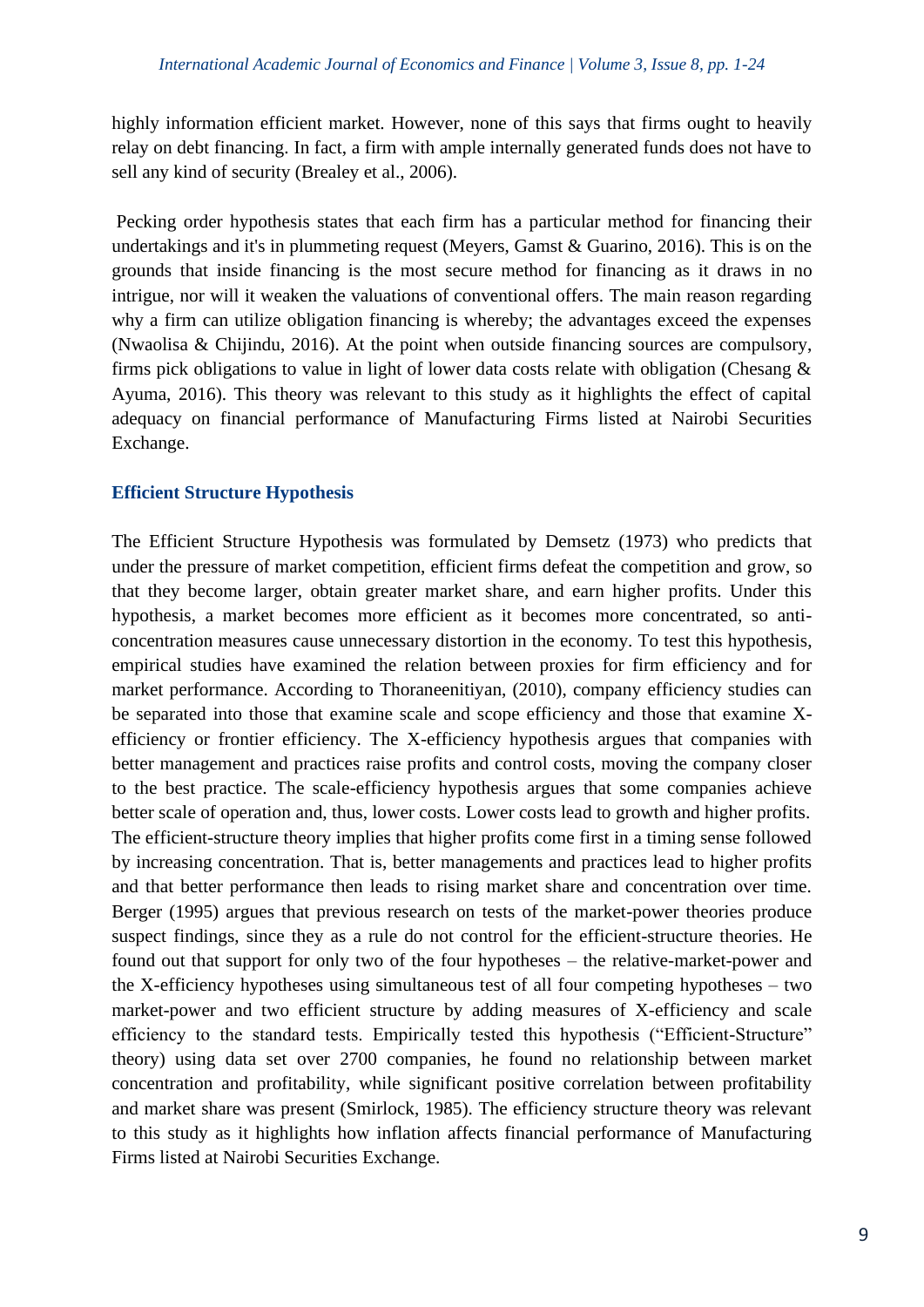#### **Theory of Net Operating Income Approach**

Durand has put forth this approach (1952). The theory implies that the change in the company's debt or the change in leverage does not impact the firm's overall value. The WACC and the overall value of a firm, as per this approach, are independent of a company's decision on the capital structure or financial leverage. A company's capital structure is a combination of debt and equity in the mode of funding of the company. This ratio of debt is also known as financial leverage in the capital structure. Some businesses prefer more debt, and others prefer more equity while their assets are funded. A company's ultimate objective is to increase its market value and its earnings.

Eventually, the question remains in front is the connection between the capital design and estimation of a firm. There is one way of thinking supporting that expanding the dept part or the influence of an organization will build the estimation of a firm. Then again, expanding the influence of the organization likewise builds up the risk of the organization. There are different hypotheses which build up the connection between financial leverage, weighted average cost of capital and the complete estimation of the firm. One such hypothesis it the Net Operating Income Approach. The market value depends, as per this approach, on the company's operating income and the related business risk. Any of these variables will not be influenced by financial leverage. Financial leverage can only influence the proportion of revenue received by debt holders and equity holders, so it can not affect the company's operating profits. Therefore, change in debt to equity ratio cannot make any change in the value of the firm. It further says that with the increase in the debt component of a company, the company is faced with higher risk. To compensate that, the equity shareholders expect more returns. Thus, with an increase in financial leverage, the cost of equity increases. Therefore, the concepts of financial leverage and performance are anchored on this theory.

## **RESEARCH METHODOLOGY**

#### **Research Design**

This study adopted the descriptive research design. Descriptive research design was used because the study sought to describe characteristics of the manufacturing firms and the variables being studied and describe, what exists with respect to variables and conditions in a situation as recommended by Kamau (2015). Further, the design was chosen because the study is confined to the collection and description of the data, but sought to determine the existence of certain relationships among the research variables. Hence, the design was selected to satisfy the aspect of the study. The design is justified because it was used to sort out the existence and magnitude of causal effects of one or more independent variables (asset tangibility, capital adequacy, inflation and financial leverage) upon a dependent variable of interest (that is financial performance) at a given point in time. The design analysis based on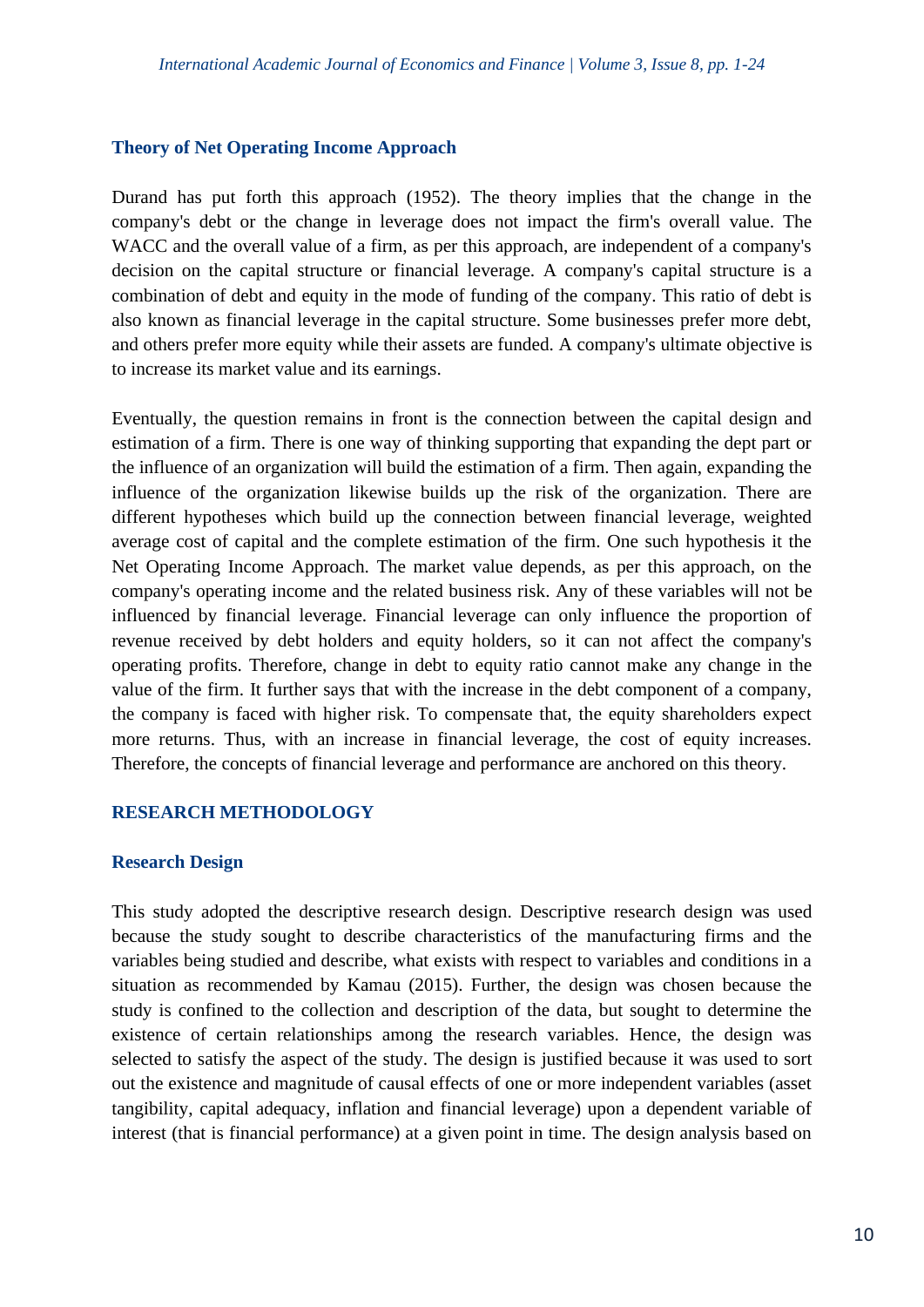frequencies and percentages of the study variables in the defined population (Sekaran & Bougie, 2016).

#### **Target Population**

The target population in this study was NSE listed manufacturing firms in Kenya. Currently, there are twelve manufacturing companies that are listed in the Nairobi Securities Exchange (NSE) namely Baumann Company Limited; B.O.C Kenya Ltd; British American Tobacco Kenya; Carbacid Investment Ltd; East Africa Breweries Limited; Eveready East Africa Limited; Kenya Orchards Limited; Mumias Sugar Company; Marshalls (E.A.) Ltd; and Unga Group Limited (NSE, 2020). NSE listed manufacturing firms were selected mainly because NSE exercises heavy control over them hence they adhere to the standards of manufacturing operations, further data from these firms are easily available. The study's unit of analysis were the 12 CEOs of the firms. Data was collected from all the 12 CEOs of the manufacturing firms listed in NSE Kenya. Due to the small size of the population, all the NSE listed manufacturing firms in Kenya took part in the study as Were (2016) opined that when the target population is small, all the elements in the population take part in the study. Thus, all the 12 firms took part in the study. In this regard, the study used census sampling technique where all members of the population take part in the study.

#### **Research Instrument**

This study relied on secondary data that was obtained from the annual audited financial statements. The data was obtained from the income statement, balance sheets and statements of cash flow of the listed firms, which included; total assets of the firm, cash flow balances, total revenues, net profit and tax paid. According to Martins, DA Cunha and Serra (2018), secondary sources of information can yield more accurate data than that obtained through primary research. This is not always true but where a government or international agency has undertaken a large scale survey, or even a census, this is likely to yield far more accurate results than custom designed and executed surveys when these are based on relatively small sample sizes. The secondary data sources are chosen because they are very easy to access, are absolutely free for use or at very low costs, time-saving, and allows the researcher to generate new insights from previous analysis. The annual published financial reports were obtained from the Nairobi Securities and used data of the most recent years for last 5 years (2016– 2020). Five years panel data is able to get enough data points that can give reliable secondary data for at a finance research (Young & Holsteen, 2020).

#### **Data Collection Procedure**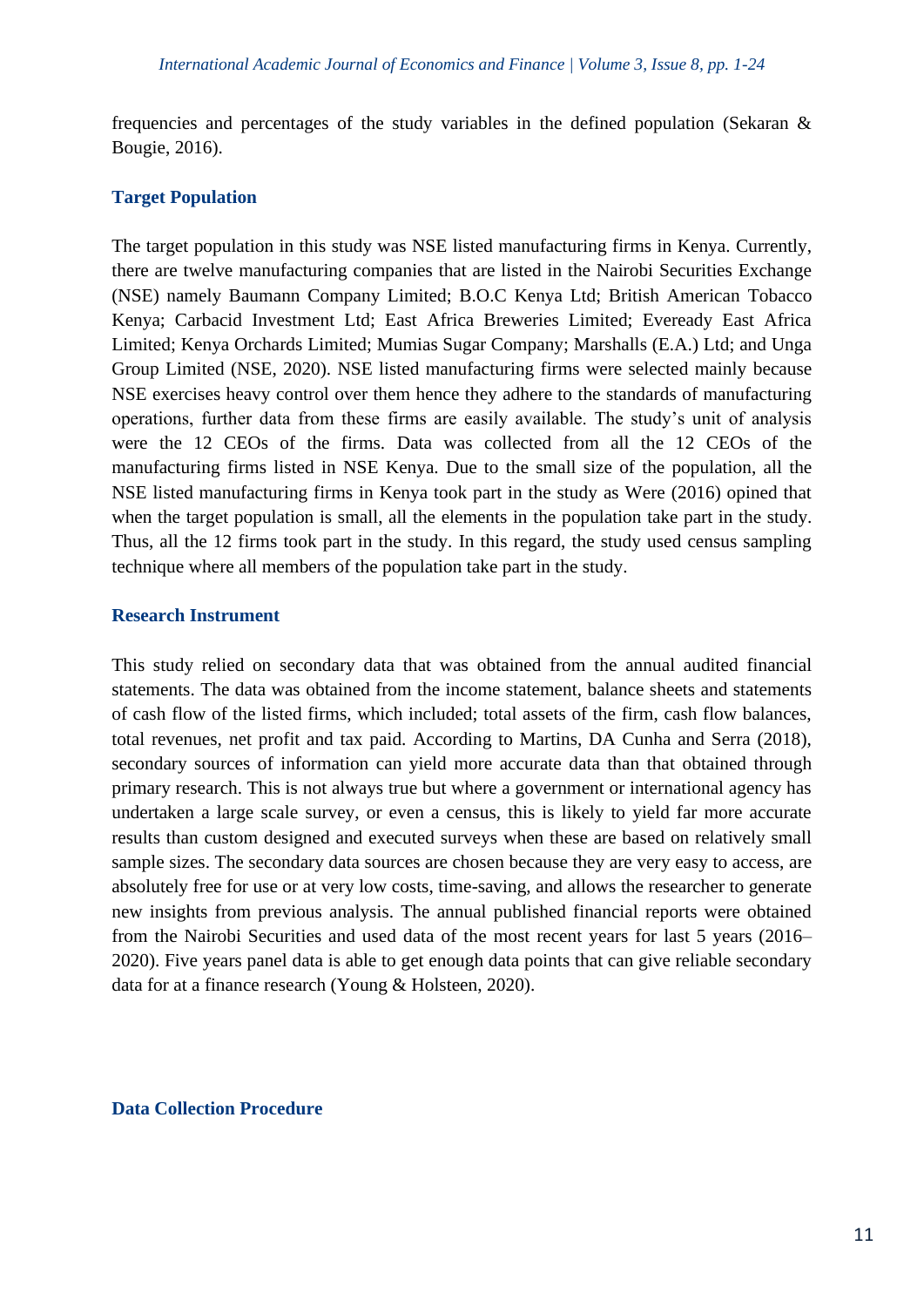The research procedure included obtaining financial statements and annual reports from the company websites of the 12 manufacturing firms listed in NSE. This was followed by the extraction of information from the annual financial statements and reports of the selected firms. The researcher used annual financial statement information for the last 5 years (2016– 2020).

## **Data Processing, Analysis and Presentation**

The obtained data from the field was in raw form hence hard to analyze. The collected data was therefore sorted, coded and analytically prearranged in a way that can facilitate the analysis through the use of the Microsoft Excel sheets and STATA statistical packages for analysis. Descriptive statistics such as mean score, standard deviation, skewness and kurtosis were estimated for all the variables and information was presented inform of tables and graphs. Descriptive statistics was used because they enable the researcher to meaningfully describe distribution of scores or measurements using few indices (Meyers, Gamst & Guarino, 2016). Since data is both cross sectional and time series, the study used Panel regression analysis. The data was presented using tables and graphs.

In order to test the relationship between the variables the inferential tests including the panel data regression analysis was used. The following regression model was used to establish the relationship between the variables.

The regression equation was of the form; **Y<sup>t</sup> = α + β1tX1t+ β2tX2t+ β3tX3+ β4tX4t + εt…………………………. (i)** Whereby: Y represents financial performance  $t=1, 2, 3, 4$ α is the Constant X<sup>1</sup> represents Asset Tangibility/Quality (Logarithm of total assets) X2 represent Capital adequacy ratio (CAR) Core capital divided by total customer deposits X<sup>3</sup> represent Inflation (consumer price index) X<sup>4</sup> represent Financial Leverage (ratio of total debt to total capital of a firm)  $\beta_i$  (i= 1, 2, 3, 4) = Regression Coefficients.  $e =$  Error Term

The coefficient of determination  $(R^2)$  was used to measure the extent to which the variation in financial performance of listed manufacturing firms is explained by the independent variables and the moderating variables. F-statistic and t-statistics were also computed at 95% confidence level to test whether there is any significant relationship between the independent variables and the dependent variables.

## **RESEARCH FINDINGS AND DISCUSSION**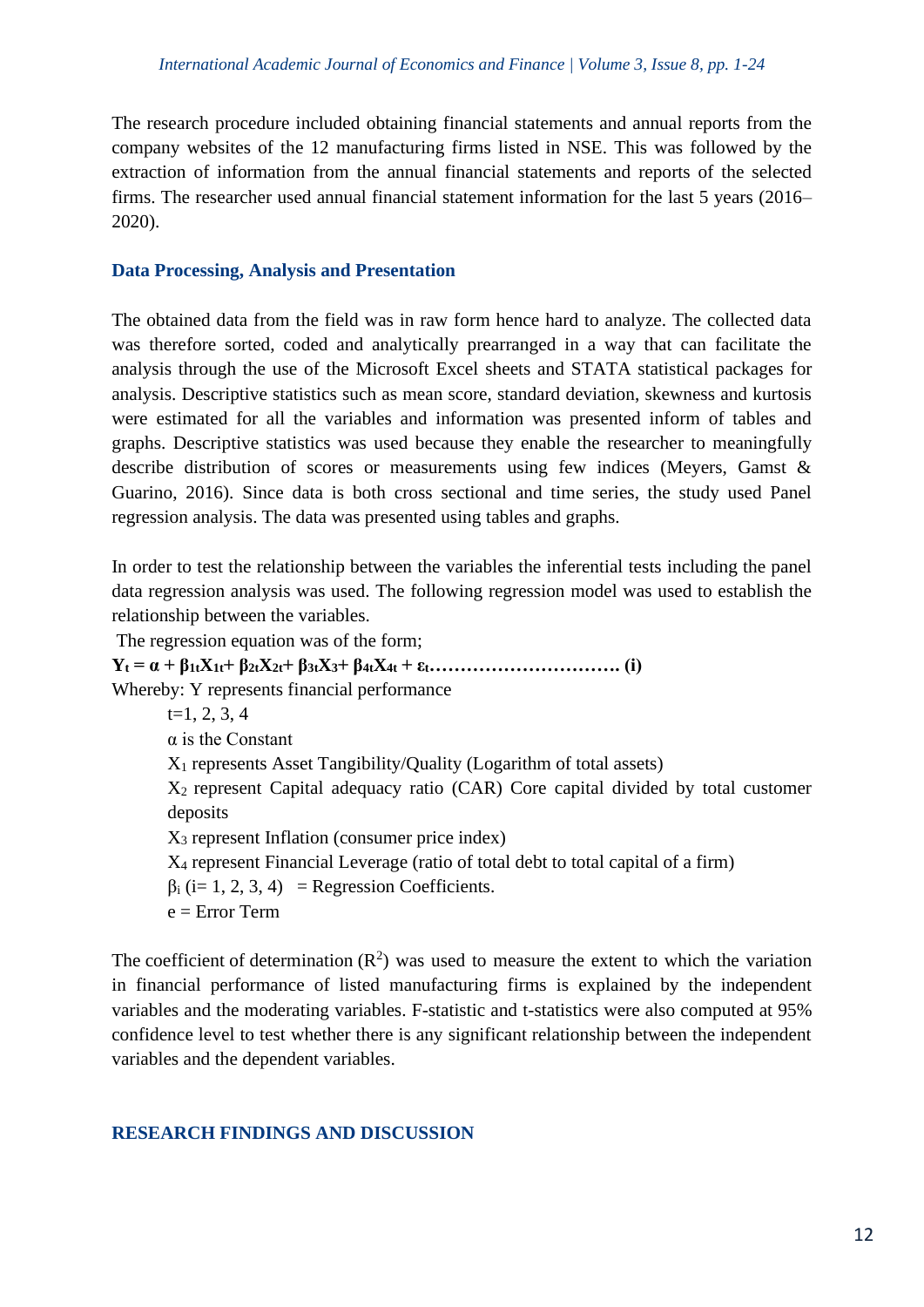#### **Tests of Assumptions of Regression Model**

## **Unit Root Test**

The unit root test to determine the stationarity of the data in the time series was conducted. According to Herranz (2017), a times series is said to be stationary when the statistical attributes, such as; mean, variance and covariance of the distribution are constant over time. The unit test uses a probability scale of 0.05 or 5%, and a rule that if the probability of unit test is <0.05 there is no unit root therefore the time series is stationary. If there is a p value >0.05 there is a unit root and the time series is non-stationary. The Augmented Dickey-Fuller Test was conducted and the results were as shown on Table 1 for the probability values for Level and 1<sup>st</sup> difference using the unit roots in Intercept and Trend and intercept.

#### **Table 1: Unit Root Test**

| <b>Independent Variables</b> | Level                    |                    | 1 <sup>st</sup> difference |                    |  |
|------------------------------|--------------------------|--------------------|----------------------------|--------------------|--|
|                              | Trend &<br>Intercept (p- |                    | Intercept (p-              | <b>Trend &amp;</b> |  |
|                              | value)                   | Intercept(p-value) | value)                     | Intercept(p-value) |  |
| <b>Asset Tangibility</b>     | 0.9992                   | 0.9735             | 0.0012                     | 0.0006             |  |
| Capital Adequacy             | 0.1545                   | 0.0068             | 0.0003                     | 0.0090             |  |
| Inflation rate               | 0.0001                   | 0.0001             | 0.0002                     | 0.0001             |  |
| <b>Financial Leverage</b>    | 0.6145                   | 0.6466             | 0.0004                     | 0.0027             |  |

Results from the stationarity test indicated that for asset tangibility/quality level intercept p=0.9992 p>0.05, while trend and intercept p = 0.9735 p>0.05 while for 1<sup>st</sup> difference intercept p=0.0012 and Trend and intercept p=0.0006, therefore there non stationarity in the time series for asset tangibility/quality in level and but stationary in the 1<sup>st</sup> difference Unit root tests.

The capital adequacy had a level intercept  $p= 0.1545$  and trend and intercept  $p=0.0068$  $p>0.05$  while for the 1<sup>st</sup> difference intercept p =0.0003 p $>0.05$  while trend and intercept was  $p= 0.0090$  p $> 0.05$ , the study concluded that there was non-stationarity in the level intercept unit tests but stationarity in the 1<sup>st</sup> difference intercept tests.

For the inflation rate there p values all recorded results with p values  $\langle 0.05 \rangle$  therefore there was stationarity in both pairs of level and 1<sup>st</sup> difference tests and therefore no unit root and the time series is stationary for both unit root tests.

Results from the stationarity test indicated that for financial leverage level intercept  $p=0.6145$ p $>0.05$ , while trend and intercept p = 0.6466 p $>0.05$  while for 1<sup>st</sup> difference intercept  $p=0.0004$  and Trend and intercept  $p=0.0027$ , therefore there non stationarity in the time series for financial leverage in level and but stationary in the  $1<sup>st</sup>$  difference unit root tests.

## **Multicollinearity Test**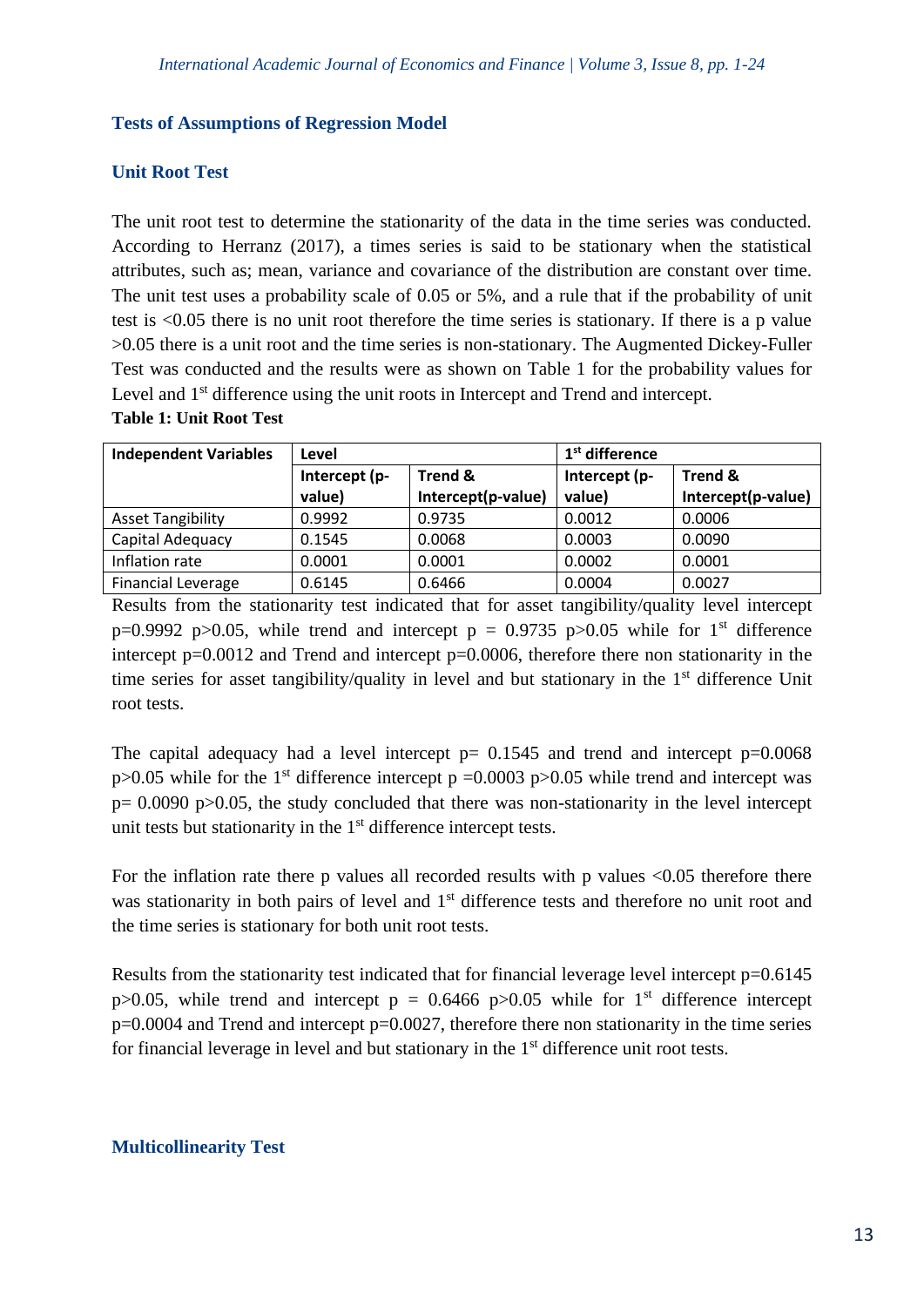Multicollinearity test is a test done to find out the correlation between independent variables. Vanegas and Paula (2016) notes that the test is conducted to ensure that the data collected would not be a result of undesired trends in the distribution of data within the study. **Table 2: Multicollinearity Test** 

| <b>Model</b> |                                  | <b>Collinearity Statistics</b> |            |  |
|--------------|----------------------------------|--------------------------------|------------|--|
|              |                                  | <b>Tolerance</b>               | <b>VIF</b> |  |
| $\mathbf{1}$ | <b>Asset Tangibility/Quality</b> | 0.516                          | 1.938      |  |
|              | Capital Adequacy                 | 0.626                          | 1.596      |  |
|              | Inflation rate                   | 0.480                          | 2.082      |  |
|              | <b>Financial Leverage</b>        | 0.785                          | 1.274      |  |

a. Dependent Variable: financial performance of Manufacturing Firms listed at Nairobi Securities Exchange

Tolerance and VIF are utilized as a metric for the existence of multi-collinearity in a regression model, according to Borssoi, Paula and Galea (2020). To build a model fit for the investigation, they proposed that the tolerance margins be constricted above  $0.1$  ( $> 0.1$ ) and the VIF be constricted below 10 (10). Tolerance values of less than 0.1 and VIF outputs of more than 10 are, however, deemed undesirable in the model.

Tests from Table 2 indicated that all the independent variables: asset tangibility/quality (VIF  $= 1.938$ ), capital adequacy (VIF  $= 1.596$ ), inflation rate (VIF=2.082) and financial leverage (VIF=1.274), pass the collinearity test since tolerance levels were above 0.1 while VIFs were all below 10.

## **Autocorrelation Test**

This test was conducted to check whether the values of the residuals are independent and that was to ensure that the observations are independent from one another and uncorrelated. The Durbin-Watson test was conducted to indicate the level of autocorrelation. The statistic's value ranges from 0 to 4. Non-autocorrelation is shown by a number near 2; positive autocorrelation is indicated by a value near 0; and negative autocorrelation between independent variables is indicated by a value near 4.

**Table 3: Autocorrelation Test Durbin Watson**

| <b>Model</b> | <b>Durbin-Watson</b> |
|--------------|----------------------|
|              | 2.078392             |

Table 3 results show Durbin Watson statistic value is 2.078392. Chen (2016) notes that test statistic values in the range of 1.5 to 2.5 indicates no autocorrelations hence the conclusion is that there is no autocorrelation between the independent variables.

# **Normality Test**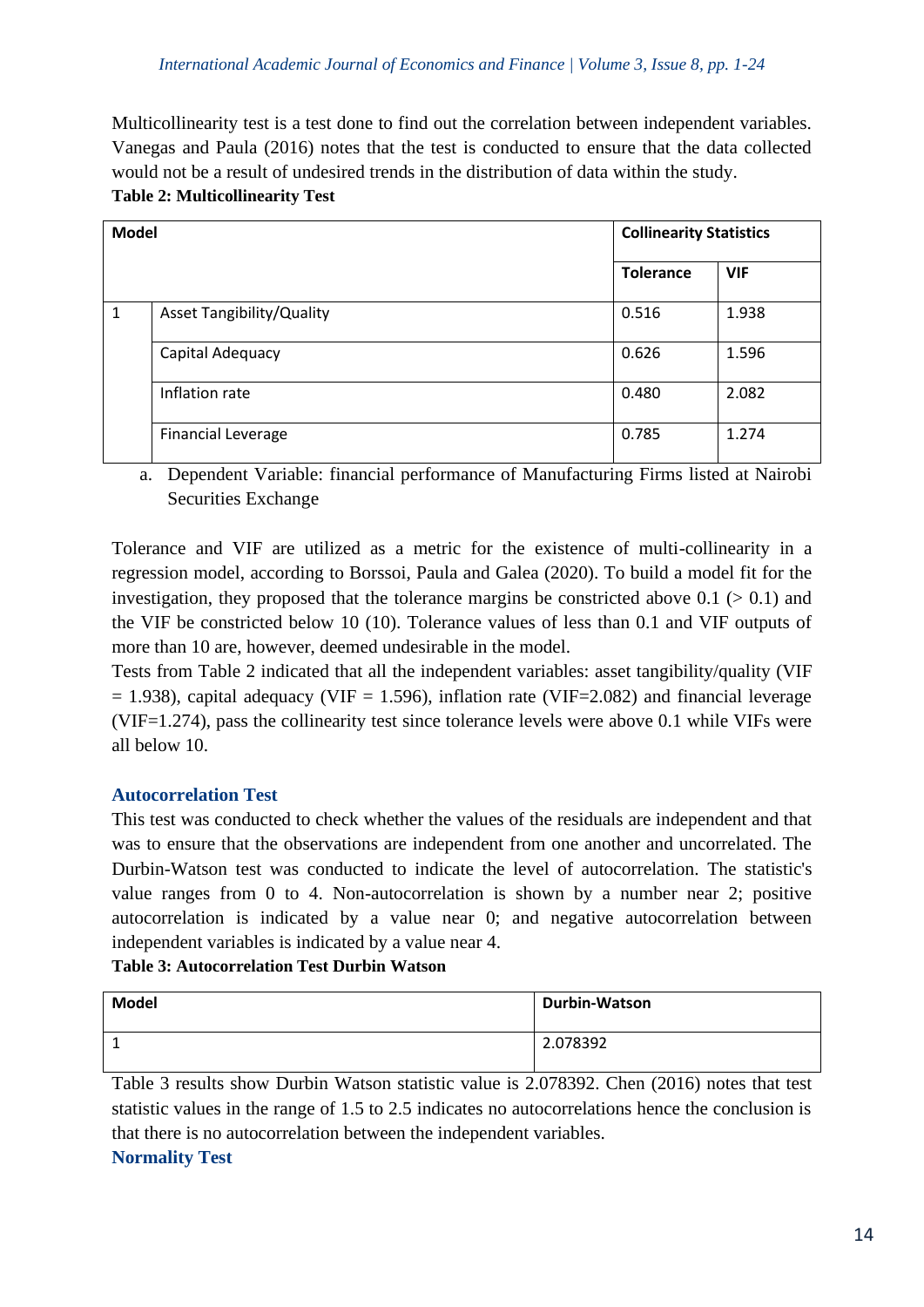Jarque-Bera was used to ascertain the normality of the data. The outcomes are shown in Table 4.

|                                  | Jarque-Bera Coefficient | P-value |
|----------------------------------|-------------------------|---------|
| <b>Asset Tangibility/Quality</b> | 5.304                   | 0.202   |
| Capital Adequacy                 | 1.763                   | 0.315   |
| Inflation rate                   | 2.153                   | 0.227   |
| <b>Financial Leverage</b>        | 3.239                   | 0.300   |
| <b>Financial Performance</b>     | 3.145                   | 0.201   |

From the findings, the p-values for asset tangibility/quality, capital adequacy, inflation rate, financial leverage, and financial performance were greater than 0.05. Therefore, the study resolved the data was deemed to be normally distributed.

# **Hausmann Test**

The Hausman test is used to choose between models in panel data investigations, according to Sheytanova (2014). The Hausman test examines whether the panel model has endogeneity. The hausmann test, which defines whether a fixed or random effects panel model should be employed, is one of the tests used to determine a suitable model. For data analysis, a dynamic panel data model can use either fixed effects (FE) or random effects (RE) models. Fixedeffects (FE) models, according to researchers and academics, are the best starting point for studying panel data because they allow analysts to compensate for unobserved time-constant heterogeneity (Vaisey & Miles, 2017). The results of the dynamic panel analysis can be affected by some unobserved time-constant variables such as the business models or culture of firms that could affect the dependent variables over the study period. Unobserved variables pose the greatest challenge to causal inference, and if the independent variables are associated with these unobserved factors, estimates of their effects will be skewed.

The Random effects models differ from the fixed effects models based on the assumption they presuppose regarding the relationship between the unobserved variables and the observed predictors (Cameron & Trivedi, 2010). In general, random effects models assume that the observed predictors in the model are uncorrelated with the unobserved variables, whereas fixed effect models allow for correlation between the two variables. The fixed effect model is a more suitable regression analysis model because all the unmeasured time constant factors of the independent variables should in reality be correlated to the variables that are measured (Bell et al., 2019).

#### **Table 5: Hausmann Test**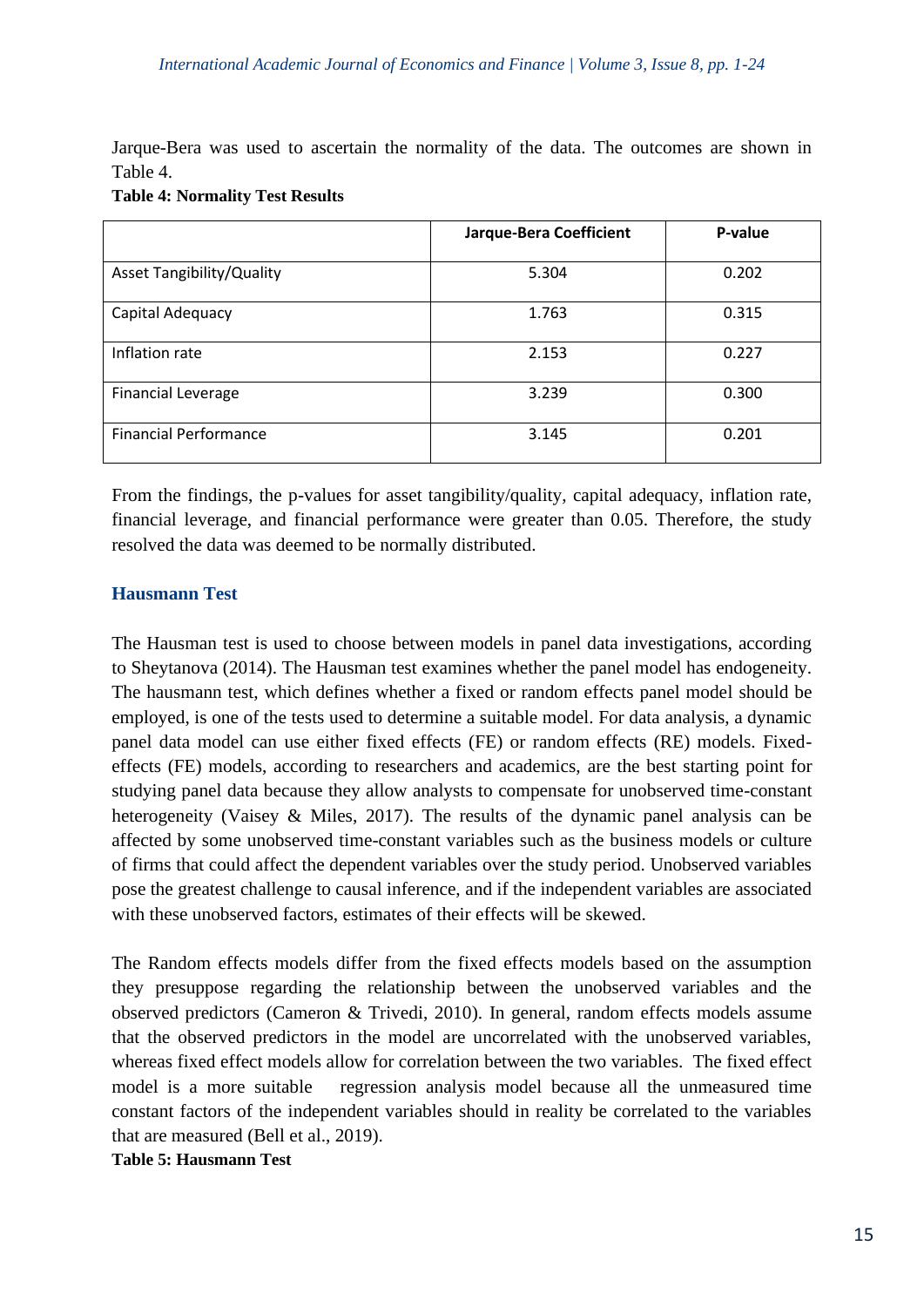|                           | ---- Coefficients ---- |          |                                 |  |
|---------------------------|------------------------|----------|---------------------------------|--|
| (b)                       |                        |          | $(B)$ (b-B) sqrt(diag(V b-V B)) |  |
|                           |                        |          | Fixed Random Difference S.E.    |  |
|                           |                        |          |                                 |  |
| AT   -8.015 -5.033 -2.981 |                        |          | 1.717                           |  |
| CA   -11.45 -6.405 -5.051 |                        |          | 1.478                           |  |
| IR   -0.017 0.621 -.639   |                        |          | 0.329                           |  |
| FL   -0.006 -.004         |                        | $-.0014$ | 0.0026                          |  |
|                           |                        |          |                                 |  |

b = consistent under Ho and Ha; obtained from xtreg

B = inconsistent under Ha, efficient under Ho; obtained from xtreg

- Test: Ho: Random effect model is appropriate
- H<sub>1</sub>: Fixed effect model is appropriate

 chi<sup>2</sup> (4) = (b-B)'[(V\_b-V\_B) ^ (-1)](b-B) = 5.7052 Prob>chi2 = 0.026868

Hausman test -

Null hypothesis: GLS estimates are consistent

From the above results, the P value is 0.026868, which is less than 0.05 (P<0.05)

So this research will choose the fixed effect model.

The study used the fixed effect model or estimator which allowed for heterogeneity and individuality between the 12 Manufacturing Firms listed at Nairobi Securities Exchange by allowing each company to have its own intercept value. The fixed effect was also ideal due to the fact that although the intercept may differ over the different companies it will not vary over time making it time invariant.

#### **Hypotheses Testing**

The researcher conducted a multiple linear regression analysis to ascertain the relationship between financial performance of Manufacturing Firms listed at Nairobi Securities Exchange and the four independent variables namely: asset tangibility/quality, capital adequacy, inflation rate, and financial leverage.

**Table 6: Model Summary**

| <b>Model</b> | n     | R Square | <b>Adjusted R Square</b> | <b>Std. Error of the Estimate</b> |
|--------------|-------|----------|--------------------------|-----------------------------------|
|              | 0.951 | 0.904    | 0.897                    | 1.290                             |

The results in Table 6 indicate an adjusted  $\mathbb{R}^2$  of 0.897. This means that 89.7% of variation in financial performance of manufacturing firms listed at Nairobi Securities Exchange is explained by financial leverage, asset tangibility/quality, capital adequacy and inflation rate in the model and that 10.3% of the variation is due to factors not considered in this model. The results also reveal that these liquidity risk determinants affect financial performance of manufacturing firms listed at Nairobi Securities Exchange significantly. The results are supported by Banafa, Muturi and Ngugi (2015) who stated that good financial performance of any firm not only plays a role in increasing the market value of that specific firm but also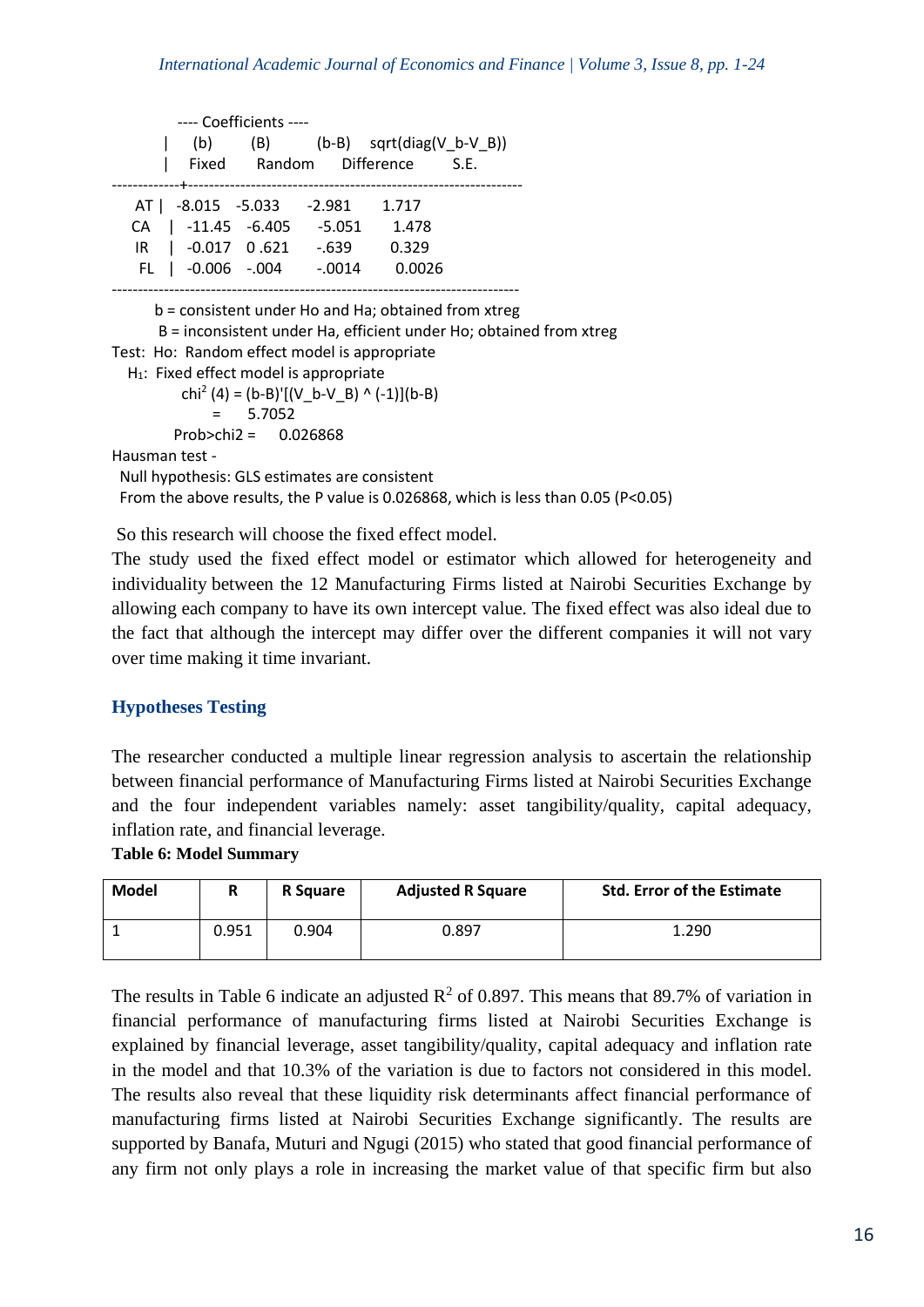leads towards the growth of the whole industry which ultimately leads towards the overall prosperity of the economy.

| <b>Model</b> |              | <b>Sum of Squares</b> | df | <b>Mean Square</b> |         | Sig.       |
|--------------|--------------|-----------------------|----|--------------------|---------|------------|
|              | Regression   | 909.918               | 4  | 227.480            | 129.555 | $2.62E-27$ |
|              | Residual     | 96.572                | 55 | 1.756              |         |            |
|              | <b>Total</b> | 1006.49               | 59 |                    |         |            |

## **Table 7: ANOVA Results**

The results in Table 7 show that the overall significance of the model was statistically significant at  $F=129.555$  and P-value=2.62E-27<0.05. This means that the model was statistically significant at 95% confidence level. The findings also imply that there was a significant effect of the liquidity risk determinants used in the study. Consequently, the findings indicate that for the effective financial performance, the manufacturing firms listed at Nairobi Securities Exchange should incorporate the four variables so that the desired objectives can be achieved. The results are in agreement with Li, Monroe and Coulton (2018) who asserted that firms do not only suffer huge financial loss and closure, they suffer outrageous criticisms from the general public and became the center of attention of regulators. Poor liquidity risk management stood out as one of the instrumental factors of the crisis. Significant failures within the framework of the financial systems that support firms to adopt sound liquidity risks management mechanisms were exposed.

| <b>Table 8: Regression Coefficients</b> |  |
|-----------------------------------------|--|
|-----------------------------------------|--|

| <b>Model</b> |                                  | Unstandardized<br><b>Coefficients</b> |                   | <b>Standardized</b><br><b>Coefficients</b> |       | Sig.  |
|--------------|----------------------------------|---------------------------------------|-------------------|--------------------------------------------|-------|-------|
|              |                                  | B                                     | <b>Std. Error</b> | <b>Beta</b>                                |       |       |
| $\mathbf{1}$ | (Constant)                       | 0.423                                 | 0.228             |                                            | 1.855 | 0.068 |
|              | <b>Asset Tangibility/Quality</b> | 0.595                                 | 0.254             | 0.443                                      | 2.343 | 0.022 |
|              | Capital Adequacy                 | 0.658                                 | 0.163             | 0.532                                      | 4.037 | 0.000 |
|              | Inflation rate                   | 0.603                                 | 0.242             | 0.404                                      | 2.492 | 0.015 |
|              | <b>Financial Leverage</b>        | 0.721                                 | 0.156             | 0.717                                      | 4.622 | 0.000 |

a. Dependent Variable: financial performance of manufacturing firms

Based on the results, the predictive model was formulated as: Financial performance of manufacturing firms =  $0.423+0.595x_1+0.658x_2+0.603x_3+0.721x_4$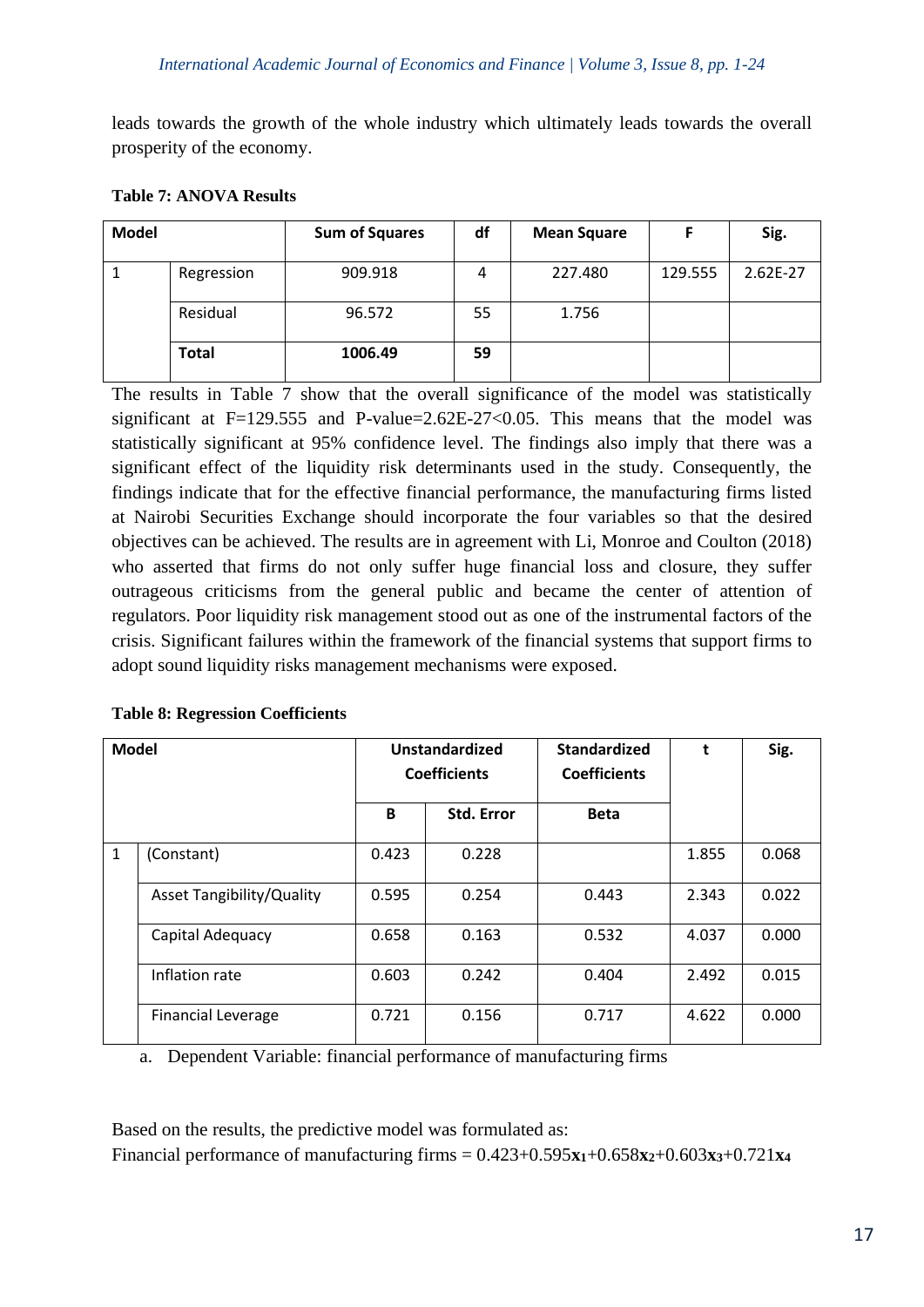Where, **x1**= Asset tangibility/quality **X2**= Capital adequacy **X3**= Inflation rate **X4**= Financial Leverage

The coefficient results in Table 8 revealed that the relationship between the asset tangibility/quality and financial performance of Manufacturing Firms listed at Nairobi Securities Exchange was statistically significant ( $\beta$ =0.595, P-value=0.022). This implies that for one unit increase in asset tangibility/quality, financial performance of manufacturing firms listed at Nairobi Securities Exchange will increase by a factor of 0.595 when holding other factors constant. Since the p-value= $0.022 \le 0.05$ , the null hypothesis that asset tangibility/quality has no significant effect on financial performance of Manufacturing Firms listed at Nairobi Securities, was rejected. The findings are in line with Rajan and Zingales (1995) who stated that assets tangibility is a relevant liquidity risk determinant that affects financial performance of any organization.

Similarly, the relationship between capital adequacy and financial performance of manufacturing firms listed at Nairobi Securities Exchange was statistically significant  $(\beta=0.658, P-value = 0.000)$ . This implies that an increase of capital adequacy by one unit is expected to increase the financial performance of manufacturing firms listed at Nairobi Securities Exchange by a factor of 0.806. Since the p-value=0.000<0.05, the null hypothesis that capital adequacy has no significant effect on financial performance of Manufacturing Firms listed at Nairobi Securities, was rejected. The findings differ with Chechet and Olayowola (2014) who concluded that a higher proportion of debt in capital structure has a negative impact on the firms' profitability and equity financing positively affects the profitability of a firm's profits though not significantly.

The relationship between inflation rate and financial performance of manufacturing firms listed at Nairobi Securities Exchange was also statistically significant ( $\beta$ =0.603, Pvalue=0.015). This implies that an increase in inflation rate by one unit will lead to an increase in financial performance of manufacturing firms listed at Nairobi Securities Exchange by a factor of 0.603 when holding other factors constant. Since the pvalue=0.015<0.05, the null hypothesis that inflation rate has no significant effect on financial performance of Manufacturing Firms listed at Nairobi Securities, was rejected. The results disagree with Megeid (2017) who found a negative relationship between rate of inflation and profitability, in a bid to reduce inflation central banks employs contractionary monetary policies by increasing the base lending rate this encourages credit rationing which in turn decreases aggregate demand and real investment.

Further, the relationship between financial leverage was statistically significant ( $\beta$ =0.721, Pvalue=0.000). This infers that an increase in financial leverage by one unit will lead to an increase in financial performance of manufacturing firms listed at Nairobi Securities Exchange by a factor of 0.721when holding other factors constant. Since the p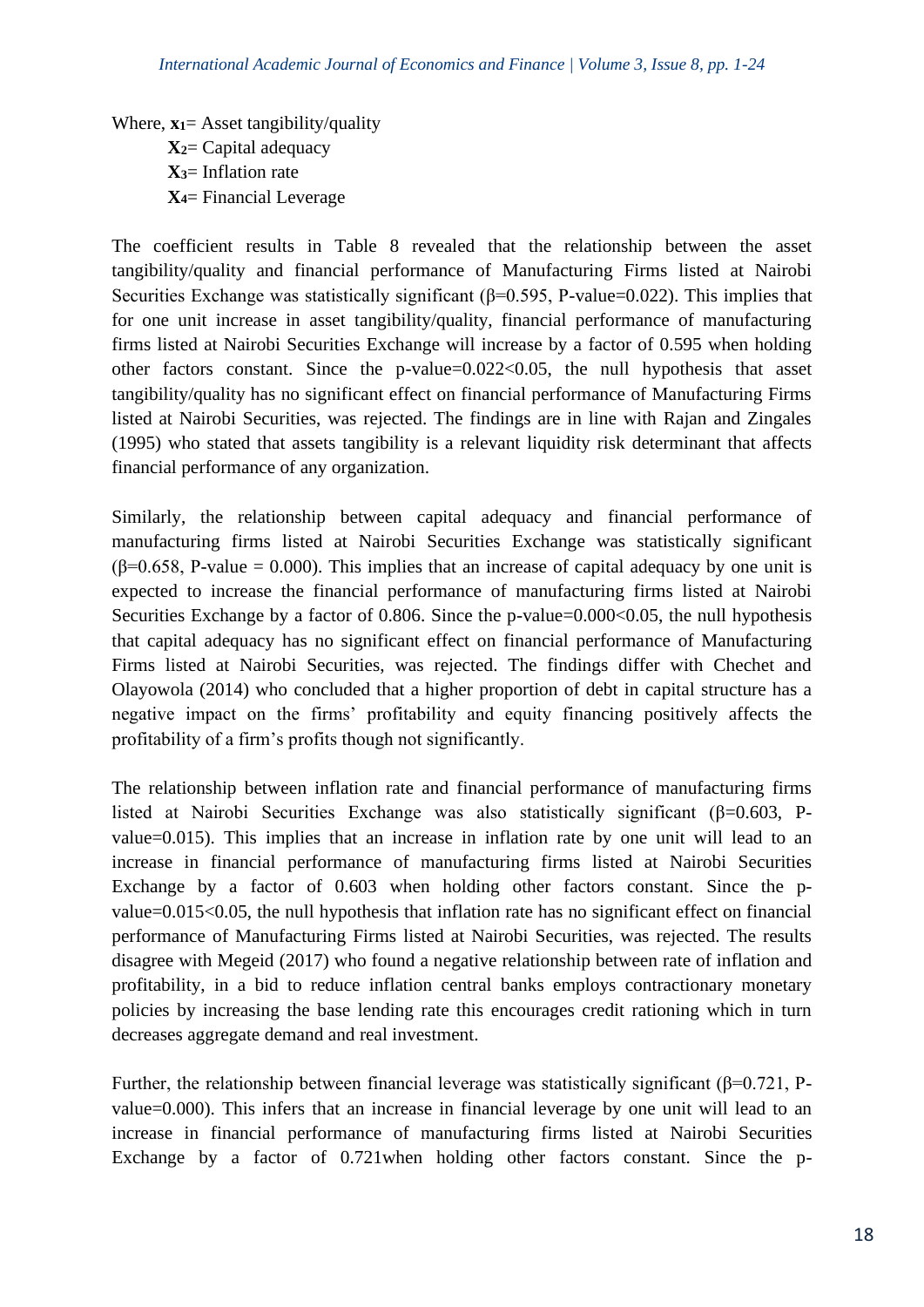value=0.000<0.05, the null hypothesis that financial leverage has no significant effect on financial performance of Manufacturing Firms listed at Nairobi Securities, was rejected. This is accordance with Mabinda, Gregory and Iravo (2018) who stated that financial leverage is the extent to which a firm relies on debt and is measured using debt to equity ratio and financial leveraging strategies. Financial leverage is a relevant liquidity risk determinant that affects financial performance of any organization.

Overall, the financial leverage had the greatest effect on the financial performance of manufacturing firms listed at Nairobi Securities Exchange, followed by capital adequacy, then inflation rate while asset tangibility/quality had the least effect on the financial performance of manufacturing firms listed at Nairobi Securities Exchange. All the variables were significant since their p-values were less than 0.05.

The study concluded that all the null hypothesis were rejected. Therefore the asset tangibility, capital adequacy, inflation and financial leverage affect financial performance of Manufacturing Firms listed at Nairobi Securities Exchange.

# **Conclusion of the Study**

The study concluded that asset tangibility/quality positively and significantly affects performance of Manufacturing Firms listed at Nairobi Securities Exchange. The study deduced that a larger share of tangible assets increases the liquidation value of a company. This is because the tangible assets constitute collateral for the debt in case of bankruptcy. When a firm is solvent, tangible asset increase the firm value by allocating assets to better uses. In addition, when the firm is in distress, tangible asset sales represent the cheapest source of funds for the firm. Moreover, asset sales allow the firm to finance continued operation of its remaining assets without requiring external capital.

The study concluded that capital adequacy positively and significantly affects performance of Manufacturing Firms listed at Nairobi Securities Exchange. The research deduced that an increase investment in fixed assets may contribute to significant contribution to after tax returns for the companies.

The study concluded that inflation rate positively and significantly affects performance of Manufacturing Firms listed at Nairobi Securities Exchange. The study further concluded that firms tighten their credit policy during inflation hence reducing their Accounts receivable period, this relationship exhibits the same pattern of flight to quality that is experienced in the financial sector during inflation. The results also shows that as size increase CCC decreases which means that large firms are able to negotiate for longer credit lines from suppliers but decrease the debtors conversion period.

The study concluded that financial leverage positively and significantly affects performance of Manufacturing Firms listed at Nairobi Securities Exchange. In line with the study objective, the study also concluded that financial leverage risk has significant negative effect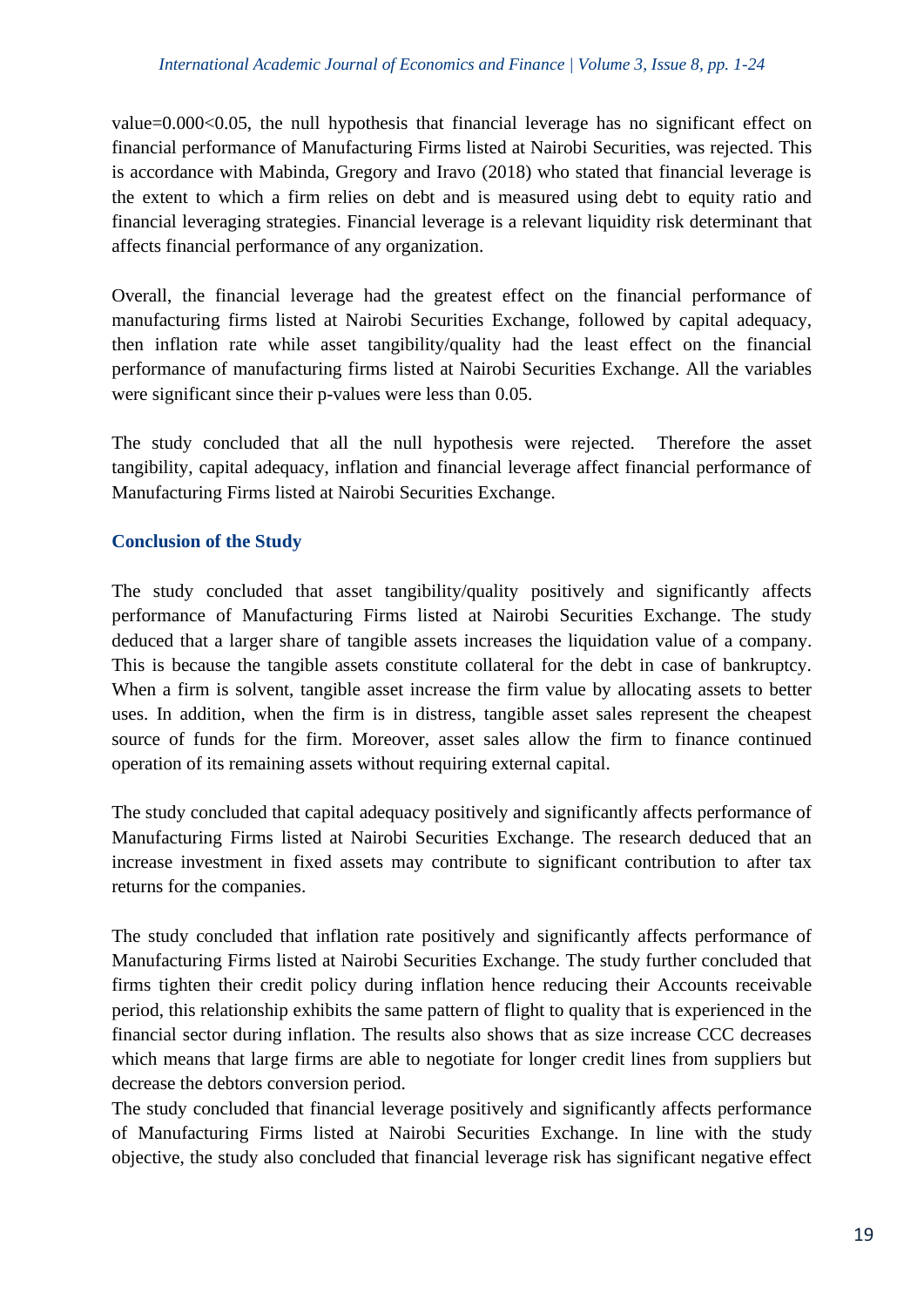on financial performance of manufacturing firms listed at Nairobi Securities Exchange. An increase in financial leverage risk would therefore result to a significant increase in financial performance of manufacturing firms listed at Nairobi Securities Exchange.

## **Recommendations of the Study**

The study recommended that the management of the manufacturing firms listed at Nairobi Securities Exchange should strive to achieve and maintain an optimal liquidity position that holds adequate cash/liquid resources for operational needs while the surplus liquid resources are invested in existing viable investment opportunities in the operating environment to enhance the growth and financial performance. In addition, management of financial performance should identify and address other factors that may be affecting their financial performance other than liquidity.

The study recommends that manufacturing firms should enhance their financial leverage practices to ensure that they become more profitable hence survive in the market. Particularly, the managers of the manufacturing firms listed at the NSE should employ minimal debt level or use an optimal debt level which will not affect the firm's performance due to the inverse relationship between financial leverage and financial performance.

The research therefore recommends the manufacturing firms listed at Nairobi Securities Exchange to evaluate the tax benefits and the bankruptcy costs that come along with debt financing. Debt levels should be kept at optimal points since it has been found out that high level of debts increase stock returns. This will ensure the goal of maximizing shareholders' wealth is attained.

The study recommends the management of the manufacturing firms listed at Nairobi Securities Exchange to focus on asset tangibility since it was found to have a significant effect on the financial performance. The study found out that the asset tangibility had a significant effect on financial performance of manufacturing firms listed at Nairobi Securities Exchange. Therefore, the researcher recommends that the policy makers in the financial sector to embrace asset tangibility on their strategic decision-making.

The study recommends that the Central Bank of Kenya to formulate and enact a policy which makes commercial debt cheaper hence reduce cost of operations of financial firms, management of manufacturing firms listed at Nairobi Securities Exchange to reduce interest rates so as to attract investors who will inject more funds into these firms.

The inflation rate plays an important role in determining the economic growth and market returns in Kenya's such that there exist a negative relationship between inflation rate and financial performance. The Central Bank should endeavor to reduce the inflation rate as a way of promoting economic growth and financial performance of manufacturing firms listed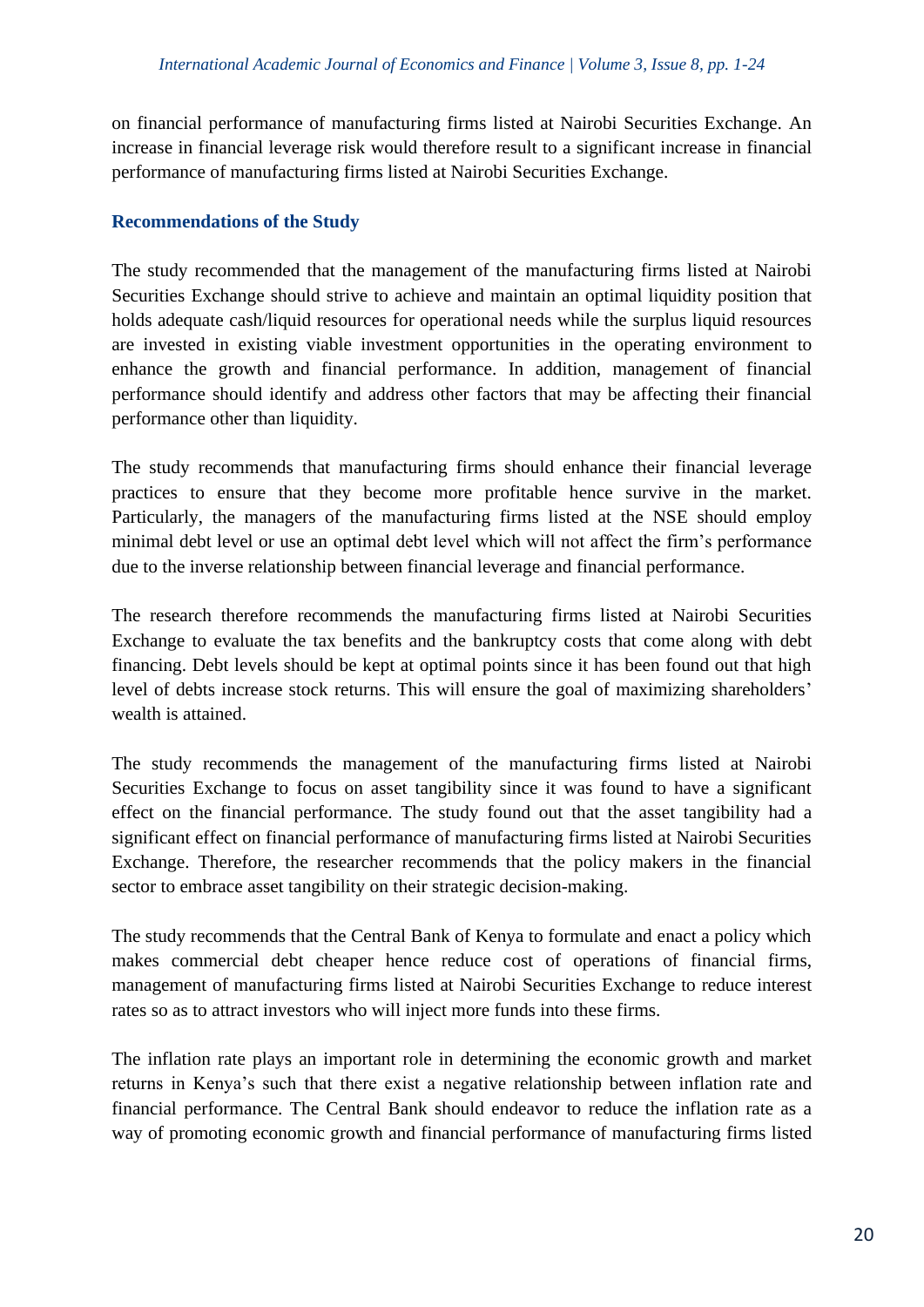at Nairobi Securities Exchange. High inflation rates erode investments especially interest rates.

The researcher recommends the adoption of capital adequacy in order to improve financial performance of manufacturing firms listed at Nairobi Securities Exchange. The study findings support the view that capital adequacy has a significant effect on financial performance. Policies should ensure that companies pay their corporate income tax promptly and consequently better financial performance of manufacturing firms listed at Nairobi Securities Exchange. The study recommends that it is necessary to ensure that firms have sufficient capital. Capital regulations are therefore put in place to ensure that banks meet the minimum capital requirements expected of them.

Since this study explored the effect of liquidity risk on financial performance of Manufacturing Firms listed at Nairobi Securities Exchange, the study recommends that; similar studies should be done in other countries for comparison purposes and to allow for generalization of findings on the relationship between liquidity and financial performance of Manufacturing Firms.

Other studies should consider companies in other sectors listed at the Nairobi Securities Exchange. The study recommends further research for these sectors to confirm if there is indeed a relationship between liquidity and profitability in these firms. A study on the relationship between liquidity and financial performance for companies which are not listed at the NSE is also recommended. This includes the companies in the financial sectors for example, the SACCO's and also non-financial companies for example, manufacturing companies. This may help come with recommendations for companies which are not listed at the NSE to better their financial performance and liquidity management.

## **REFERENCES**

- Ajide, F. M. (2017). Firm-specific and institutional determinants of corporate investments in Nigeria. *Future Business Journal*, 3(2), 107-118.
- Athanase, I. (2019). *Analysis of Financial Performance and Financial Risk in Agricultural Companies Listed on the Nairobi Security Exchange*. MBA project, United States International University Africa.
- Audax, A. (2018). *Factors Affecting Financial Performance of Manufacturing Firms Listed In Nairobi Securities Exchange Kenya*. Doctoral dissertation, United States International University-Africa.
- Avedi, E. K. (2016). *Influence of e-procurement on organizational performance: the case of Kenya association of manufacturers firms in Nairobi County, Kenya*. Doctoral dissertation, University of Nairobi.
- Awin, E. (2018). *'Liquidity Risk and Its Determinants': A Study on Oil and Gas Industry in Tatneft*. *Available at SSRN 3181622*.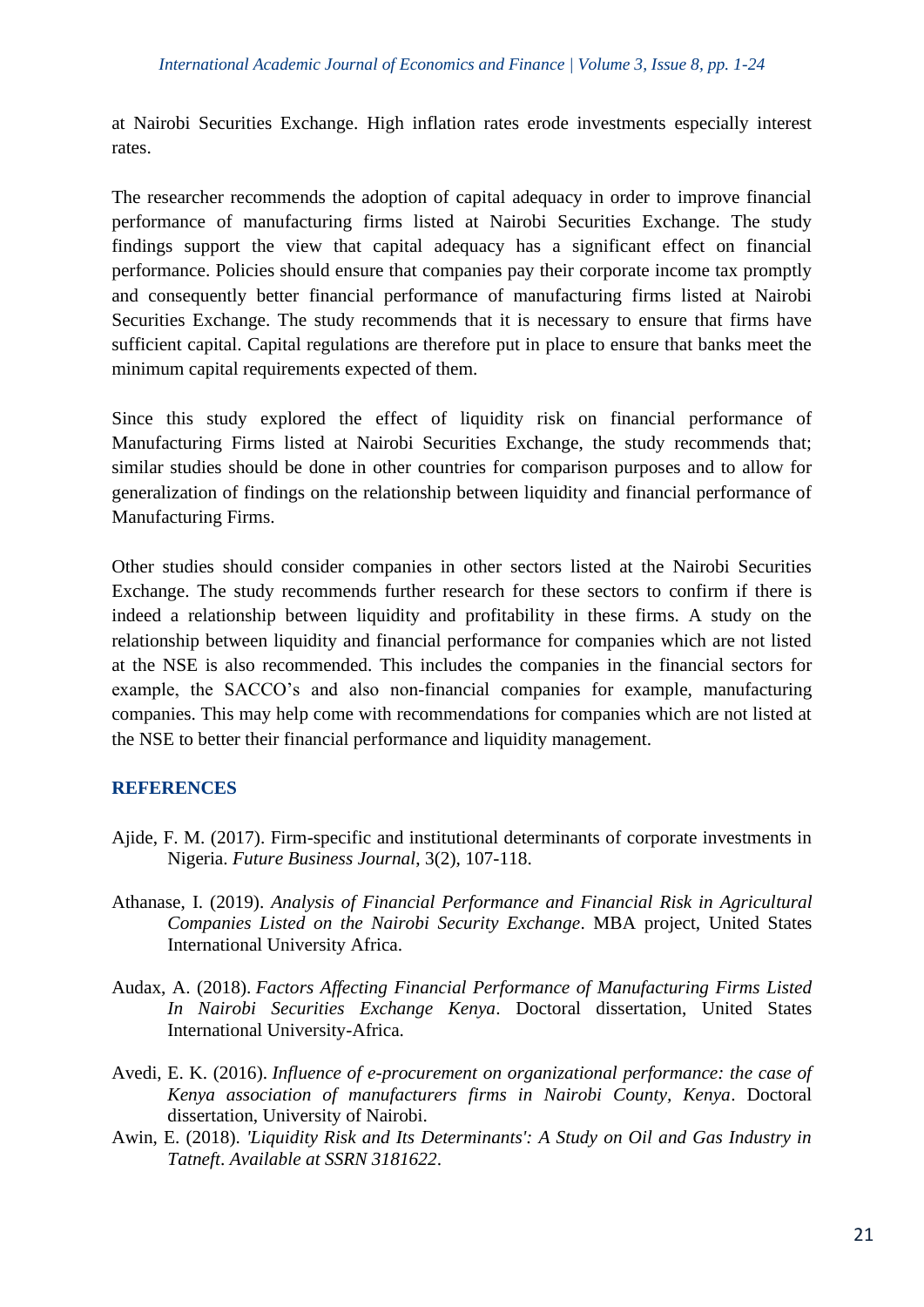- Banafa, A. S., Muturi, W. & Ngugi, K. (2015). The impact of leverage on financial performance of listed non-financial firm in Kenya. *International Journal of Finance and Accounting*, 4(7), 1-20.
- Bichenga, E. (2016). *Effect of Macroeconomic Variables on Corporate Liquidity Risk among Microfinance Institutions in Kenya.* Unpublished MBA project, University Of Nairobi.
- Chechet, I. L. & Olayiwola, A. B. (2014). Capital structure and profitability of Nigerian quoted firms: The agency cost theory perspective. *American International Journal of Social Science*, 3(1), 139-158.
- Chesang, D. & Ayuma, B. (2016). *Effect of Financial Leverage on Profitability of Listed Agricultural Firms at the Nairobi Securities Exchange*. Doctoral Dissertation, Kisii University in Kenya.
- Choo, P. S. (2018). *'Determinants of Internal Factors and External Factors Towards Profitability': A Study on the Campbell Soup Company in United States*. Available at SSRN 3300471.
- Daily Nation (2018). *Kenianische Tageszeitung, herausgegeben in Nairobi*. Daily Nation.
- Federal Deposit Insurance Corporation. (2018). Retrieved from:<https://www.fdic.gov/>
- Fischer, E. O., Heinkel, R. & Zechner, J. (1989). Dynamic capital structure choice: Theory and tests. *The Journal of Finance*, 44(1), 19-40.
- Gitau, R. & Gathigia, J. (2017). The Moderating Effect of Firm Size on the Relationship Between Capital Structure and Financial Distress of Non-Financial Companies Listed in Kenya. *Journal of Finance and Accounting*, 5 (4), 151-158.
- Gulen, H. & Ion, M. (2016). Policy uncertainty and corporate investment. *The Review of Financial Studies*, 29(3), 523-564.
- Kamau, S. I. (2015). *Effect of credit management practices on financial performance of savings and credit cooperative societies in the Hospitality Industry in Nairobi*. Doctoral dissertation, University of Nairobi*.*
- Kenya Industrial Research and Development Institute [KIRDI]. (2019). *Strategic plan2015- 2010.* Nairobi: Government Printer.
- Kenya Institute for Public Policy Research and Analysis [KIPPRA]. (2019). *Kenya Economic Report: Creating an enabling environment for stimulating investment for competitive and sustainable counties*. Nairobi: Government Printer.
- Kenya National Bureau of Statistics [KNBS]. (2019a). *Economic survey*. Nairobi: Government Printer.
- Kenya National Bureau of Statistics. (2016). FinAccess Household Survey 2015. *Harvard Dataverse*, 4(2), 12-28.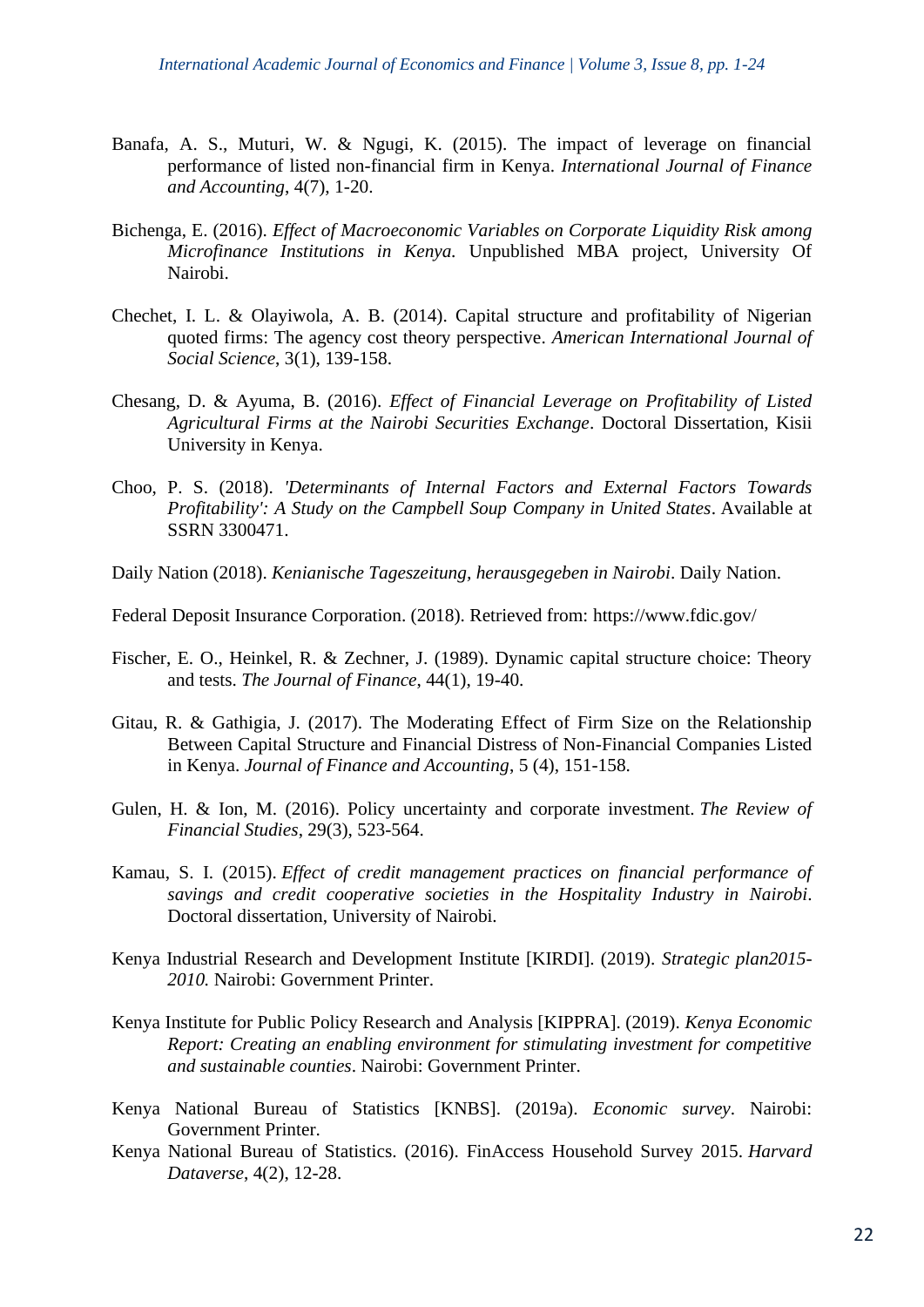- Latif, N. A. (2019). *The Impact of Liquidity Risk on Internal and External Factors*. MPRA Paper No. 97222, Universiti Utara Malaysia.
- Li, L., Monroe, G. S. & Coulton, J. (2018). *Managerial Litigation Risk and Corporate Investment Efficiency: Evidence from Derivative Lawsuits*. Available at SSRN 3147435.
- Mabinda, B. B., Gregory, S. & Iravo, M. (2018). Financial Leverage As A Determinant Of Corporate Investment Decisions Of Firms Listed At Nairobi Securities Exchange In Kenya. *International Journal of Social Sciences and Information Technology*, 4(5), 379-392.
- Manufacturers Alliance for Productivity and Innovation [MAPI]. (2019). *Quarterly U.S industrial outlook: Broad-based growth*. Highbridge: Wilson.
- Martins, F., DA Cunha, J. & Serra, F. (2018). Secondary Data in Research Uses and Opportunities. *Iberoamerican Journal of Strategic Management (IJSM*). 10, 34-67. Available at:<http://revistaiberoamericana.org/ojs/index.php/ibero/article/view/2723>
- Marty W. (2018). *More Funny, More Money*. South Melbourne: Affirm Press.
- Megeid, N. S. A. (2017). Liquidity risk management: conventional versus Islamic banking system in Egypt. *Journal of Islamic Accounting and Business Research*, 8 (1), 100- 128.
- Muigai, R. G. (2016). Equity Structure Effect on Financial Soundness of Non-Financial Companies Listed in Kenya. *International Journal of Business and Social Science*, 7(5), 344-378.
- Muriithi, J. G. (2016). *Effect of financial risk on financial performance of commercial banks in Kenya*. Doctoral dissertation, COHRED, JKUAT*.*
- Musembi, D. M. (2018). *Effect of Liquidity Risk Determinants on Financial Performance of Commercial Banks Listed at Nairobi Securities Exchange, Kenya.* Doctoral dissertation, Technical University of Mombasa.
- Mwangi, F. M. (2014). *The effect of liquidity risk management on financial performance of commercial banks in Kenya*. Doctoral dissertation, University of Nairobi.
- Mwirie, S. (2015). *The Impact of Venture Finance on Performance of small and Medium*
- Myers, S. C. (1977). Determinants of corporate borrowing. *Journal of financial economics*, 5(2), 147-175.
- Nairobi Securities Exchange (NSE) (2018). *NSE 2017/2018 Fact Book*. Nairobi: Government Printers.
- Nairobi Securities Exchange [NSE]. (2019). *The 2018 –2019 handbook*. Nairobi: Government Printers.